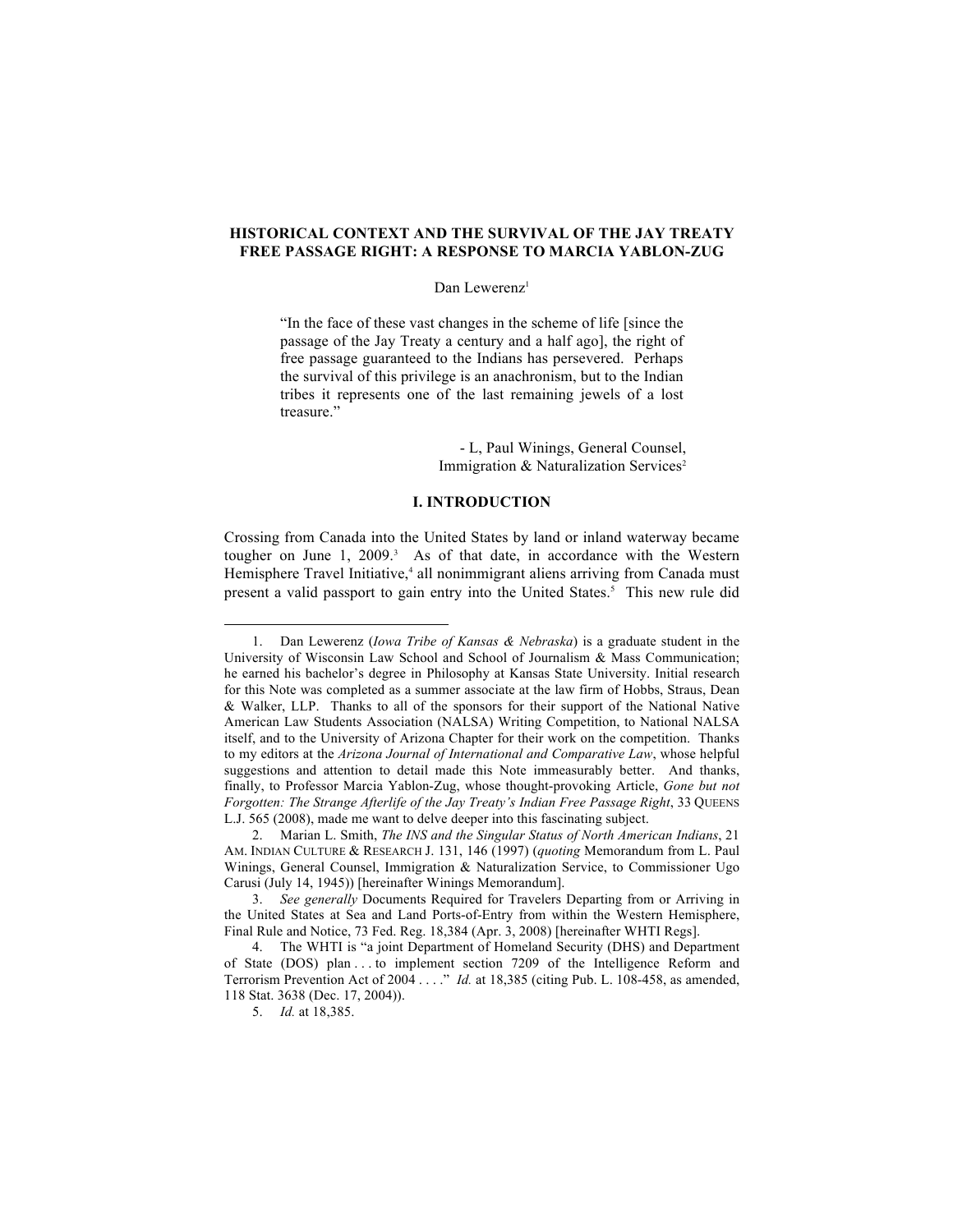not sit well in Indian<sup>6</sup> Country.<sup>7</sup> Nearly two dozen tribes argued in comments to the U.S. Department of Homeland Security and Department of State that the new restrictions would violate their right "to unrestricted passage across the U.S.- Canadian border."<sup>8</sup> Soon after the ruling, Seneca Nation of Indians President Barry Snyder, Sr. said his tribe would work to protect its right to pass freely into Canada and back, as was promised to it long ago.<sup>9</sup>

The right to which President Snyder and others refer is the so-called "Indian free passage right," which has its roots in a 1794 treaty between the United States and Great Britain,<sup>10</sup> commonly known as the Jay Treaty.<sup>11</sup> Although no tribes were party to the treaty, its drafters saw fit to secure the rights of Indian tribes along the border to cross between the United States and Great Britain's remaining North American territories.<sup>12</sup>

Almost from the beginning, this Indian free passage right has been a subject of controversy. An explanatory article was added to the treaty in 1796<sup>13</sup> to clear up British concerns that subsequent treaties between the United States and Indian tribes required that British traders seek permission to enter Indian lands.<sup>14</sup> After the War of 1812, the United States and Great Britain agreed to restore to the Indians any rights under the treaty that had been abrogated during the war.<sup>15</sup> In the Twentieth and Twenty-First Centuries, the Indian free passage right has taken

10. Treaty of Amity, Commerce and Navigation, Between His Britannic Majesty and the United States of America, by their President, with the Advice and Consent of their Senate, U.S.-G.B., Nov. 19, 1794, 8 Stat. 116 [hereinafter Jay Treaty].

<sup>6.</sup> The terms "American Indian" and "Indian" will be used in this article when referring generally to the indigenous people and tribes of North America. Although the terms "Native American" and "Native" are commonly used in the United States, and the preferred term in Canada is "First Nations," most of the treaty, statutory, and regulatory law concerning this particular issue uses "American Indian" or "Indian."

<sup>7.</sup> For purposes of this article, the phrase "Indian Country" takes on its colloquial meaning, and is not limited to those lands described in 18 U.S.C. § 1151 (2006).

<sup>8.</sup> WHTI Regs, *supra* note 3, at 18,397.

<sup>9.</sup> Mark Scheer, *Border: Native American Leaders Seek to Protect Border Rights under New Security Rules,* NIAGARA GAZETTE, June 16, 2009, *available at* http://niagaragazette.com/local/x681346160/BORDER-Native-American-leaders-seek-to-protect-borderrights-under-new-security-rules.

<sup>11.</sup> The Jay Treaty also guaranteed free passage to non-Indian citizens and subjects of both nations. *Id.* at art. III. Because this Note concerns the right of Indians to cross the border, unless otherwise noted, references to the free passage right should be read as concerning the Indian free passage right.

<sup>12.</sup> *Id.* at art. III.

<sup>13.</sup> Additional Article, U.S.-G.B., May 4, 1796, 8 Stat. 130 [hereinafter Explanatory Article].

<sup>14.</sup> Sharon O'Brien, *The Medicine Line: A Border Dividing Tribal Sovereignty, Economies and Families*, 53 FORDHAM L. REV. 315, 318–19 (1984).

<sup>15.</sup> A Treaty of Peace and Amity, Between his Britannic Majesty and the United States of America, U.S.-G.B., Dec. 24, 1814, 8 Stat. 218 (hereinafter Treaty of Ghent).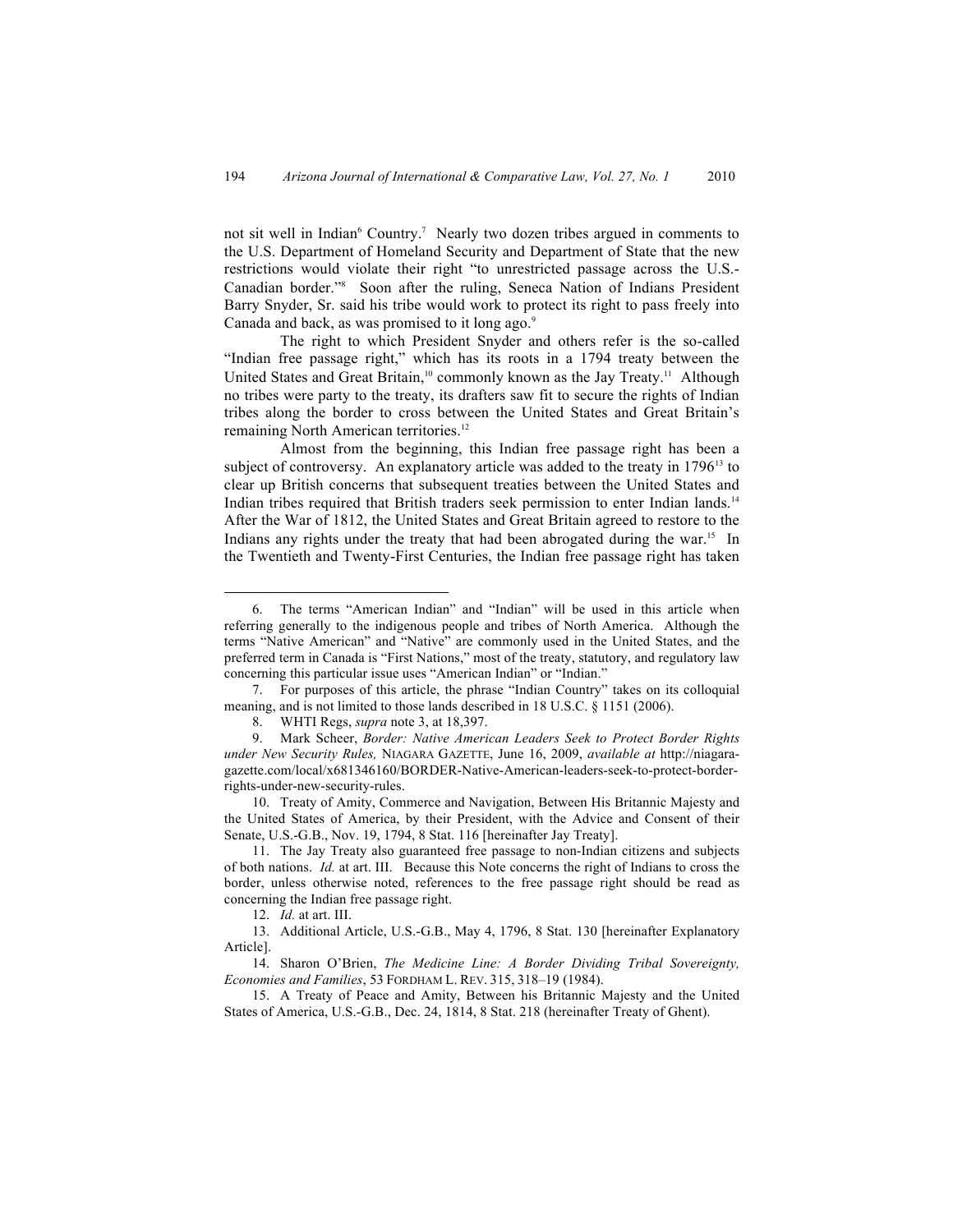on a life of its own, as the subject of Indian activism,<sup>16</sup> congressional debate,<sup>17</sup> and court scrutiny.<sup>18</sup>

The Jay Treaty's Indian free passage right also has been the subject of a great deal of scholarship.19 In perhaps the most provocative of these articles, Professor Marcia Yablon-Zug<sup>20</sup> wrote in the *Queens Law Journal* in 2008 that a free passage right does indeed exist, but that "the right is no longer based on the Jay Treaty" and exists now only as a matter of statutory law.<sup>21</sup> Moreover, she argues that "treating the right as anything other than statutory is misguided, potentially harmful and ignores the multitude of benefits that could only come from the recognition of the statutory basis of this right."<sup>22</sup> She even goes so far as to contend that the belief in a treaty basis for the free passage right can encourage criminal activity.<sup>23</sup>

Professor Yablon-Zug's article is provocative for two reasons. First, she maintains that the Jay Treaty itself has no force because it was rendered moot long ago by war $^{24}$  and jurisprudence, $^{25}$  and that statutes provide the only source of the modern free passage right.<sup>26</sup> Second, and even more provocatively, she argues that Indians should let go of the treaty argument because a statutory right is

19. *See*, *e.g.*, O'Brien, *supra* note 14; Paul Spruhan, *The Canadian Indian Free Passage Right: The Last Stronghold of Explicit Race Restriction in United States Immigration Law*, 85 N. DAK. L. REV. 301 (2009) [hereinafter Spruhan, *Last Stronghold*]; Yablon-Zug, *supra* note 1; Bryan Nickels, Note, *Native American Free Passage Rights under the 1794 Jay Treaty: Survival under United States Statutory Law and Canadian Common Law*, 24 B.C. INT'L & COMP. L. REV. 313 (2001); Joshua J. Tonra, Note, *The Threat of Border Security on Indigenous Free Passage Rights in North America*, 34 SYRACUSE J. INT'L L. & COM. 221 (2006); *see also* Leah Castella, *The United States Border: A Barrier to Cultural Survival*, 5 TEX. F. ON C.L. & C.R. 191 (2000); John C. Mohawk, *Echoes of a Native Revitalization Movement in Recent Indian Law Cases in New York State*, 46 BUFF. L. REV. 1061 (1998); Richard Osburn, *Problems and Solutions Regarding Indigenous Peoples Split by International Borders*, 24 AM. INDIAN L. REV. 471 (2000); Paul Spruhan, *Indian as Race / Indian as Political Status: Implementation of the Half-Blood Requirement Under the Indian Reorganization Act, 1934-1945*, 8 RUTGERS RACE & L. REV. 27 (2006); William R. Di Iorio, Note, *Mending Fences: The Fractured Relationship Between Native American Tribes and the Federal Government and its Negative Impact on Border Security*, 57 SYRACUSE L. REV. 407 (2007).

20. Assistant Professor of Law at the University of South Carolina School of Law. *See* http://law.sc.edu/faculty/zug/ (last visited Dec. 15, 2009).

<sup>16.</sup> *See* Scheer, *supra* note 9; *see also* Smith, *supra* note 2, at 136–37, 140–41, 143.

<sup>17.</sup> *See infra* Part II.C.

<sup>18.</sup> *See infra* Part III.

<sup>21.</sup> Yablon-Zug, *supra* note 1, at 569.

<sup>22.</sup> *Id.*

<sup>23.</sup> *Id.*

<sup>24.</sup> *Id.* at 572–75.

<sup>25.</sup> *Id.* at 587–90.

<sup>26.</sup> *Id.* at 569.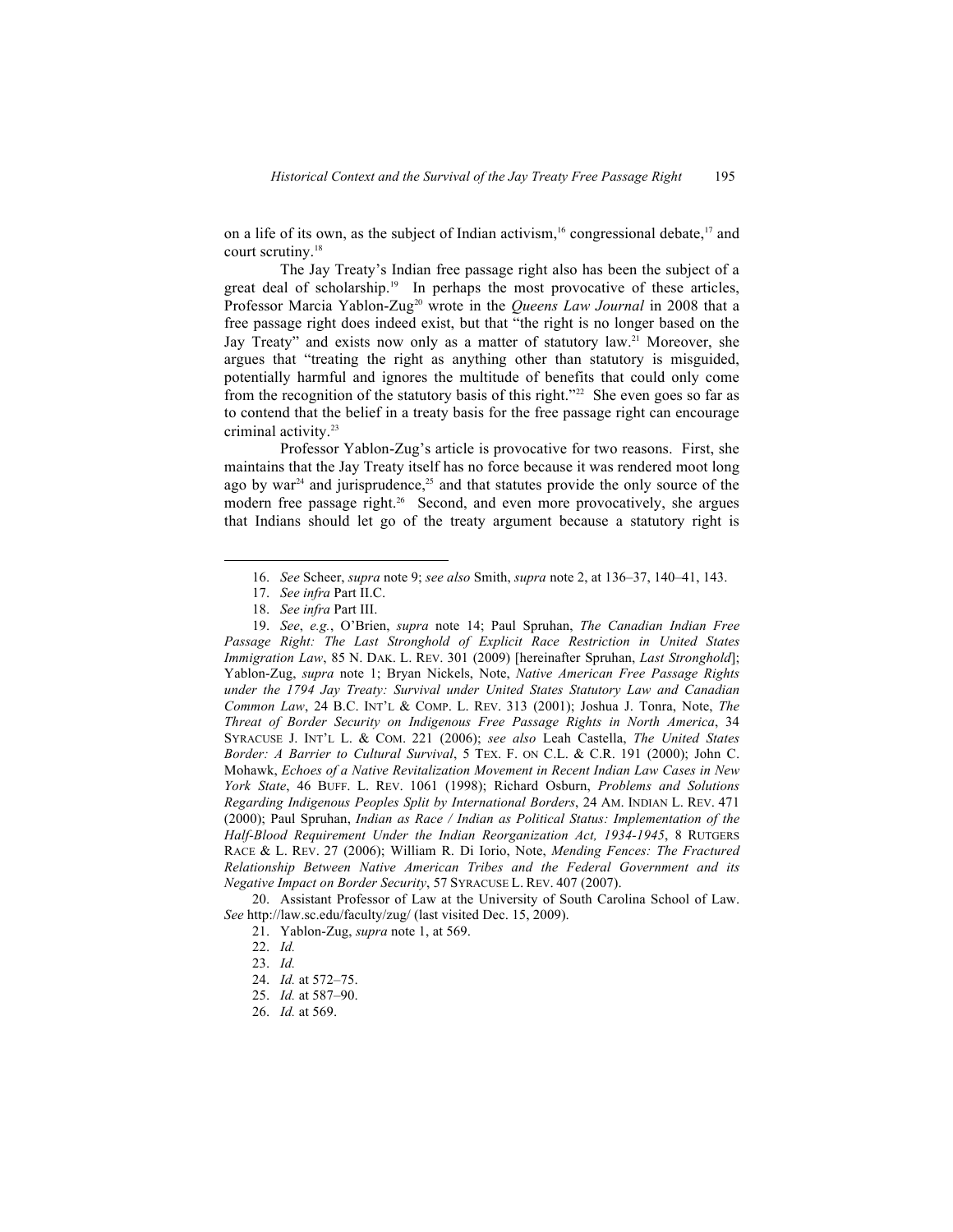actually superior to a treaty right.<sup>27</sup>

Upon consideration of other documents in the historical record, this Note concludes otherwise. Professor Yablon-Zug is correct that the Jay Treaty was nullified by the War of 1812.<sup>28</sup> She also is correct that the modern free passage right is defined in statute.<sup>29</sup> Aside from those arguments, however, this Note disagrees with Professor Yablon-Zug in many respects. For example, this Note maintains that the Jay Treaty free passage right *was* restored after the War of 1812 by the Treaty of Ghent.<sup>30</sup> In fact, that same right exists today, as it has been reaffirmed in, and modified by, statute and regulation.<sup>31</sup> Moreover, a statutory right is not preferable to a treaty right; considering the American<sup>32</sup> constitutional framework, the two rights are not even mutually exclusive.<sup>33</sup>

This Note argues that the Jay Treaty is, indeed, the basis of the right that was codified in the Immigration and Naturalization Act and, therefore, is the basis for the right of Canadian Indians to pass freely into the United States.<sup>34</sup> Part II reviews the history of the free passage right in treaties–not only the Jay Treaty and the Treaty of Ghent, but also contemporaneous treaties between the United States and many Indian tribes. There, this Note argues that the Treaty of Ghent restored the Indian free passage right that was terminated by the War of 1812, a conclusion reinforced with evidence from contemporaneous Indian treaties. Part III then considers the statutory and regulatory provisions that define the parameters of this right today. Drawing on both the legislative and regulatory histories, this Note demonstrates that these treaties were never far from the minds of those in Congress who drafted the subsequent statutes, and those in the Executive Branch called upon to administer the law. In fact, federal administrative materials demonstrate that the Executive Branch has long believed that court decisions striking down two other Jay Treaty rights—Indians' right to bring goods across the border without paying customs, and duty-free and free passage rights for non-Indians—are easily distinguished from the Indian free passage rights jurisprudence. Part IV illustrates how the jurisprudence concerning the Indian free passage right confirms the idea that the right originates in the Jay Treaty and the Treaty of Ghent. Part V challenges Professor Yablon-Zug's assertion that a statutory right is better for Indians than a treaty right. Treaties, like statutes, can

34. This article will not address the extent to which Canada has, or has not, lived up to its obligations under the Jay Treaty and its successors.

<sup>27.</sup> Yablon-Zug, *supra* note 1, at 596–608.

<sup>28.</sup> *See infra* Part II.B.

<sup>29.</sup> *See infra* Part III.

<sup>30.</sup> *See infra* Part II.

<sup>31.</sup> *See infra* Part III.

<sup>32.</sup> Use of the term "American" to refer to things related to the United States is seen by some as ethnocentric. However, no other word serves as effectively, both as a noun and as an adjective. Although I acknowledge the concerns of the word's opponents, simplicity and efficiency require that I use it.

<sup>33.</sup> *See infra* Part II.B.1.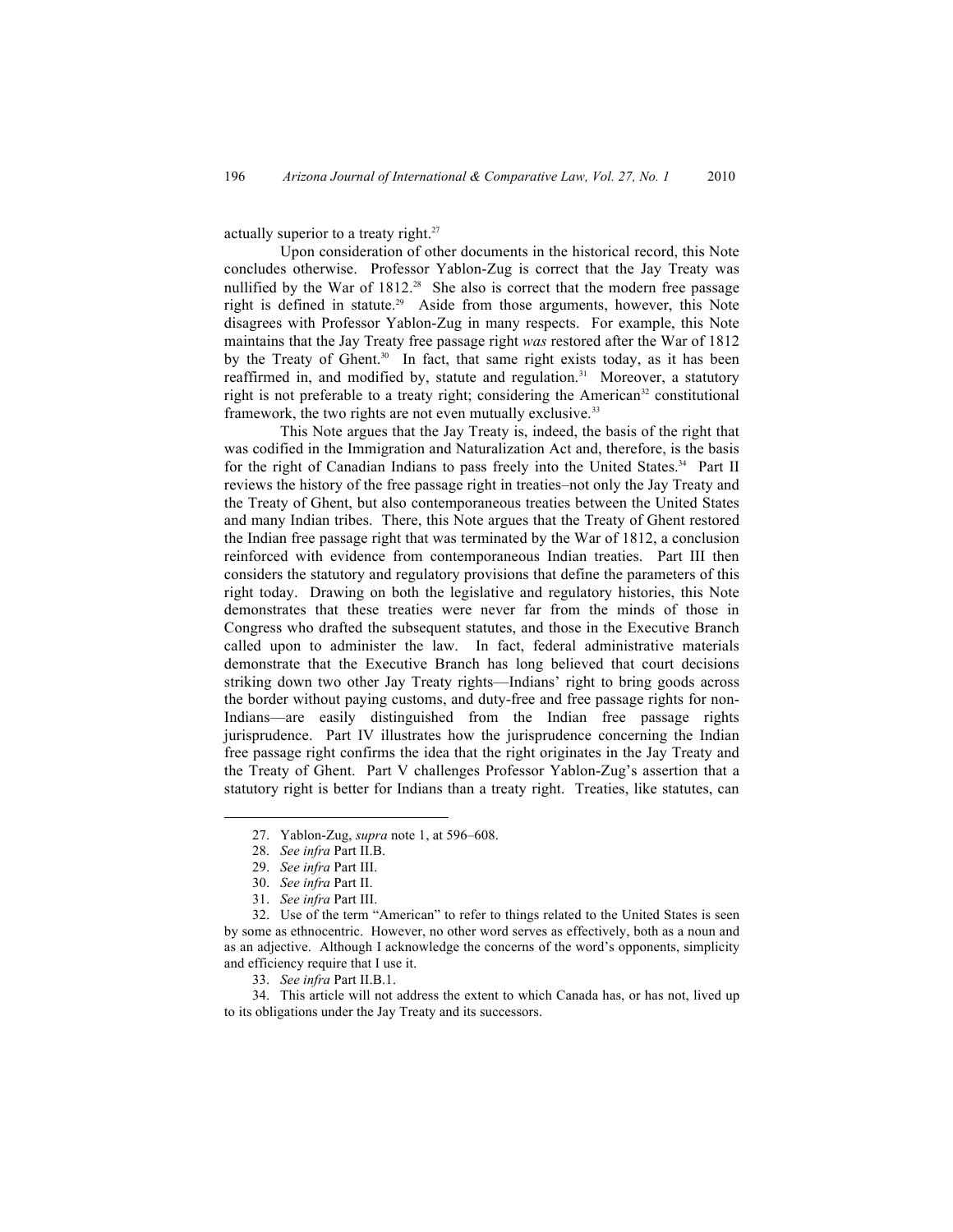be interpreted broadly for the benefit of Indians. In addition, courts that have considered the Jay Treaty free passage right have, indeed, read it broadly and for the benefit of Indians. Finally, this Note concludes that no paradigm shift in Indian law is necessary. Instead, a proper reading of the Jay Treaty and other treaties, in their historical context, can provide every bit as much benefit for Indians as a statutory right.

This Note advances the scholarship in three ways. First, this Note examines the Jay Treaty and the Treaty of Ghent not in isolation or merely in relation to each other, but instead *alongside* dozens of U.S. Indian treaties negotiated and ratified during roughly the same time and for largely the same purposes. In so doing, this Note places those treaties and their Indian provisions in their proper historical context. Second, through the use of federal agency materials, this Note illuminates the jurisprudence surrounding the Indian free passage right by shedding light on why courts continue to uphold the right, even while they hold that other Jay Treaty rights have been nullified. Finally, by exploring the literature on treaty interpretation, this Note challenges Professor Yablon-Zug's assertion that a statutory right is superior to a treaty right, and demonstrates how a free passage right that traces its roots to a treaty provision *can* be read liberally, *should* be read liberally, and indeed *has* been read liberally for the benefit of Indians, in the same way that a statute is open to liberal construction.

#### **II. THE FREE PASSAGE RIGHT IN TREATIES**

Long before the European powers established colonies in North America, the continent was populated by American Indians, whose territory was divided by mountains, rivers, and other natural barriers.<sup>35</sup> The arrival of Europe's colonial powers, with their penchant for dividing the world along neat lines, naturally disrupted Indians' social, political, and economic patterns.<sup>36</sup> The Paris Peace Treaty of 1783,<sup>37</sup> which ended the American Revolution and defined the border between the new United States of America and the remaining British colonies,<sup>38</sup> was no different.<sup>39</sup> While the treaty ended the war, it did not end the confusion on

<sup>35.</sup> Castella, *supra* note 19, at 191.

<sup>36.</sup> *Id.* at 191–92.

<sup>37.</sup> Definitive Treaty of Peace Between the United States of America and His Britannic Majesty, U.S.-G.B., Sept. 3, 1783, 8 Stat. 80.

<sup>38.</sup> *Id.* at art. II.

<sup>39.</sup> Garrett v. Asst. Sec'y for Indian Affairs, 91 Interior Dec. 262, 13 IBIA 8 (1984) (citing case law to show that the early boundary line between the United States and British colonies in North America "passed through the territories of several Indian tribes; e.g., the Micmac, Maliseet, Penobscot, and Passamaquoddy Indian Tribes of Maine and New Brunswick, the Iroquois Nation of New York and Ontario, and the Sioux of Montana and Saskatchewan" (citations omitted)); *see also* O'Brien, *supra* note 14, at 315–16 ("More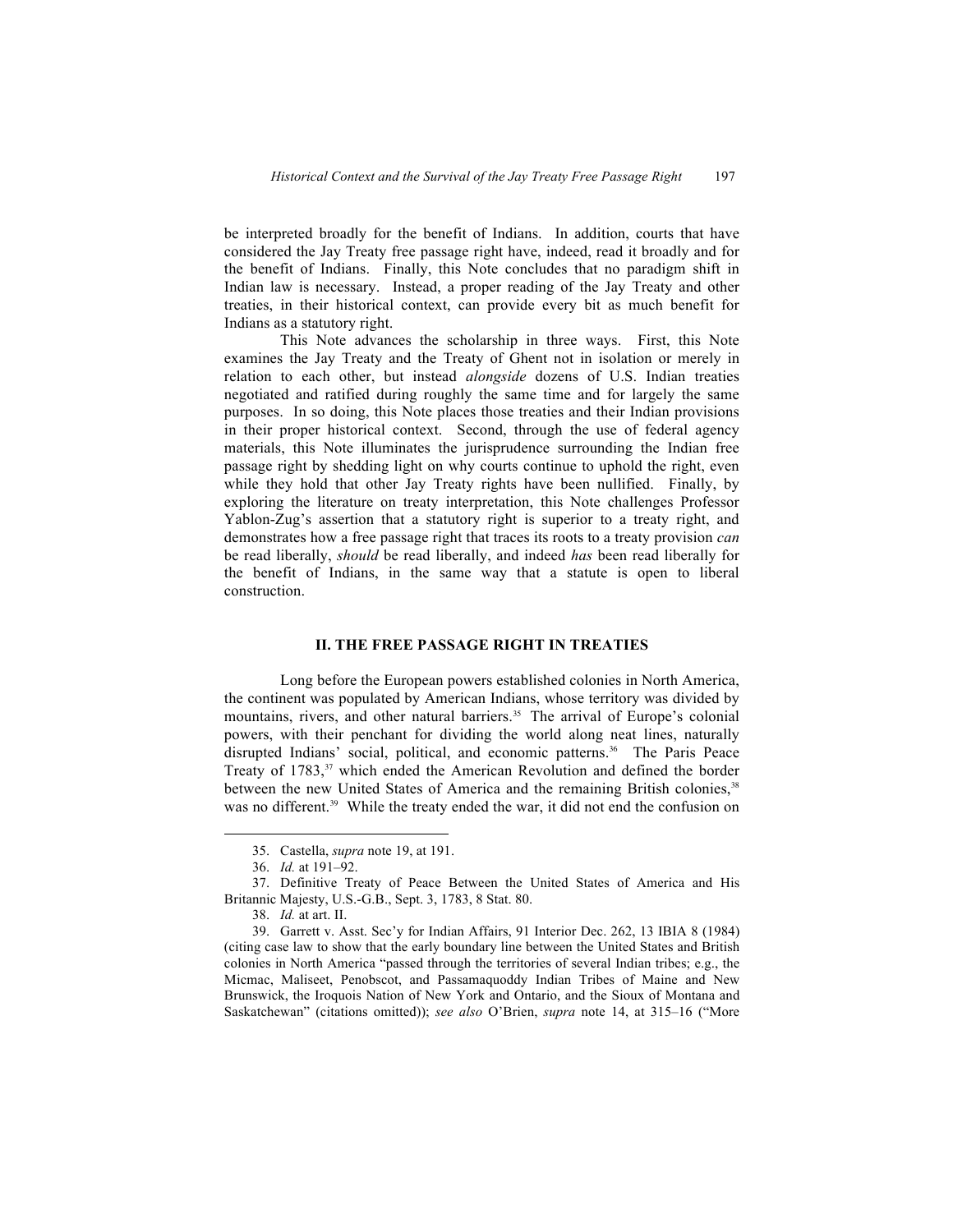a continent where boundaries and allegiances remained very much in flux.40 The new United States immediately set out to secure its borders by signing treaties with its neighbors, both colonial and Indian.<sup>41</sup> Between the end of the American Revolution and the completion of the Jay Treaty in 1794, the United States executed a dozen treaties with Indian tribes.<sup>42</sup> It is against this backdrop that free passage rights begin to appear in U.S. treaties. The United States secured a free passage right for its military in its very first Indian treaty, the Treaty of Fort Pitt.<sup>43</sup>

43. Articles of Agreement and Confederation Made and entered into by Andrew and Thomas Lewis, Esquires, Commissioners for, and in Behalf of the United States of North America of the One Part, and Capt. White Eyes, Capt. John Kill Buck, Junior, and Capt. Pipe, Deputies and Chief Men of the Delaware Nation of the Other Part, Sept. 17, 1778, 7 Stat. 13 [hereinafter the Treaty of Fort Pitt]. The treaty called for the Delaware to give "free passage through their country" to United States soldiers en route to British towns and forts. *Id.* at art. III.

than thirty tribes on the northern border are affected, including members of the Wabanaki and Iroquois Confederacies, the Ojibwe, Ottawa, Lakota, Salish, Colville, several tribes of western Washington, and the Haida, Tlingit, and Tsimshian of Alaska and Canada."); *see generally* Castella, *supra* note 19; Osburn, *supra* note 19.

<sup>40.</sup> *See generally* DONALD R. HICKEY, THE WAR OF 1812: A FORGOTTEN CONFLICT 5– 28 (1989).

<sup>41.</sup> *See, e.g.*, Articles Concluded at Fort Stanwix, Oct. 22, 1784, 7 Stat. 15 at art. III (defining boundary line between United States, Six Nations) [hereinafter Treaty of Fort Stanwix].

<sup>42.</sup> Treaties were concluded with a dozen or more tribes (herein spelled as their name appears in the respective treaty), including: the Cherokee (Treaty with the Cherokees, Nov. 28, 1785, 7 Stat. 18; Treaty of Peace and Friendship Made and Concluded Between the President of the United States of America, on the Part and Behalf of the Said States, and the Undersigned Chiefs and Warriors of the Cherokee Nation of Indians, on the Part and Behalf of the Nation, July 2, 1791, 7 Stat. 39 [hereinafter Cherokee Treaty of 1791]; Additional Article To the Treaty Made Between the United States and the Cherokees on the Second Day of July, One Thousand Seven Hundred and Ninety-one, Feb. 17, 1792, 7 Stat. 42; Treaty with the Cherokee Indians, June 26, 1794, 7 Stat. 43); the Chickasaw (Articles of a Treaty Concluded at Hopewell, Jan. 10, 1786, 7 Stat. 24); the Choctaw (Articles of a Treaty Concluded at Hopewell, Jan. 3, 1786, 7 Stat. 21); the Creek (A Treaty of Peace and Friendship Made and Concluded Between the President of the United States of America, on the Part and Behalf of the said States, and the undersigned Kings, Chiefs and Warriors of the Creek Nation of Indians, on the Part and Behalf of the said Nation, Aug. 7, 1790, 7 Stat. 35); the Iroquois Confederacy or Six Nations (Treaty of Fort Stanwix, *supra* note 41; Articles of a Treaty Made at Fort Harmar, Jan. 9, 1789, 7 Stat. 33; A Treaty Between the United States of America and the Tribes of Indians Called the Six Nations, Nov. 11, 1794, 7 Stat. 44 [hereinafter Treaty of Canandaigua]); the Shawnee (Articles of a Treaty Concluded at the Mouth of the Great Miami, Jan. 31, 1786, 7 Stat. 26); and the Wiandot, Delaware, Chippewa, and Ottawa (Articles of a Treaty Concluded at Fort M'Intosh, Jan. 21, 1785, 7 Stat. 16), later joined by the Pottawatima and Sac (Articles of a Treaty Made at Fort Harmar, Jan. 9, 1789, 7 Stat. 28).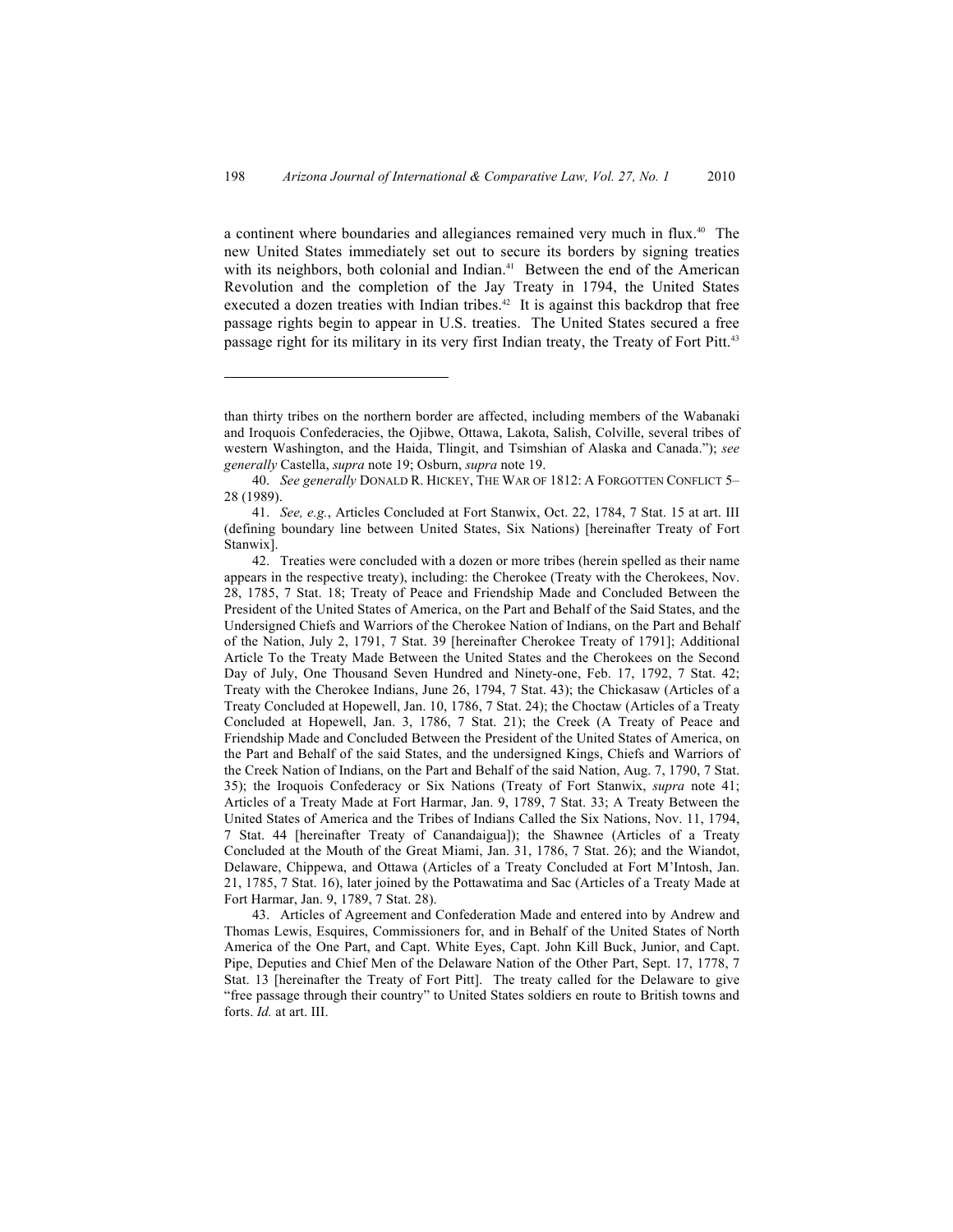Before the Jay Treaty was signed, the United States would twice again secure the right of its citizens to pass through Indian lands along its borders.<sup>44</sup> It is against this backdrop that The Jay Treaty should be viewed in light of these groups of treaties—one group signed contemporaneously with the Jay Treaty, a second group signed contemporaneously with the Treaty of Ghent—because they provide the best evidence of what the early Congress intended.

## **A. The Jay Treaty**

The ratification of the Treaty of Paris hardly ended the hostilities between Great Britain and its former colonies, but it did not take long for tensions to flare up again between the colonizer and the once-colonized. In fact, by the spring of 1794, many Americans believed that another war with Britain was "imminent and inevitable."45 Great Britain was at war again with France, a U.S. ally, and some historians suggest that the Jay Treaty was Britain's attempt to prevent the United States from joining the war.<sup>46</sup> Others suggest that American concern over the threat of British aggression brought the two nations to the table.<sup>47</sup>

The Seneka nation, and all others of the Six Nations concurring, cede to the United States the right of making a waggon road from Fort Schlosser to Lake Erie, as far south as Buffaloe Creek; and the people of the United States shall have the free and undisturbed use of this road, for the purposes of travelling and transportation. And the Six Nations, and each of them, will forever allow the people of the United States a free passage through their lands, and the free use of the harbours and rivers adjoining and within their respective tracts of land, for the passing and securing of vessels and boats, and liberty to land their cargoes where necessary for their safety.

*Id.* Cherokee Treaty of 1791, *supra* note 42, at art. V ("It is stipulated and agreed, that the citizens and inhabitants of the United States, shall have a free and unmolested use of a road from Washington district to Mero district, and the navigation of the Tennessee River."). The Mero district was in central Tennessee, and included the site of present-day Nashville. VICKI ROZEMA, FOOTSTEPS OF THE CHEROKEE: A GUIDE TO THE EASTERN HOMELANDS OF THE CHEROKEE NATION 78 (2d ed., 2007).

45. WALTER STAHR, JOHN JAY: FOUNDING FATHER 313 (2005).

46. SAMUEL FLAGG BEMIS, JAY'S TREATY: A STUDY IN COMMERCE AND DIPLOMACY 221–23 (1st ed., 1924).

47. STAHR, *supra* note 45, at 313:

The war scare started with reports that British warships were seizing American merchant vessels in the West Indies. The British were forcing the ships into British ports, condemning them there on the basis

<sup>44.</sup> Treaty of Canandaigua, *supra* note 42, at art. V.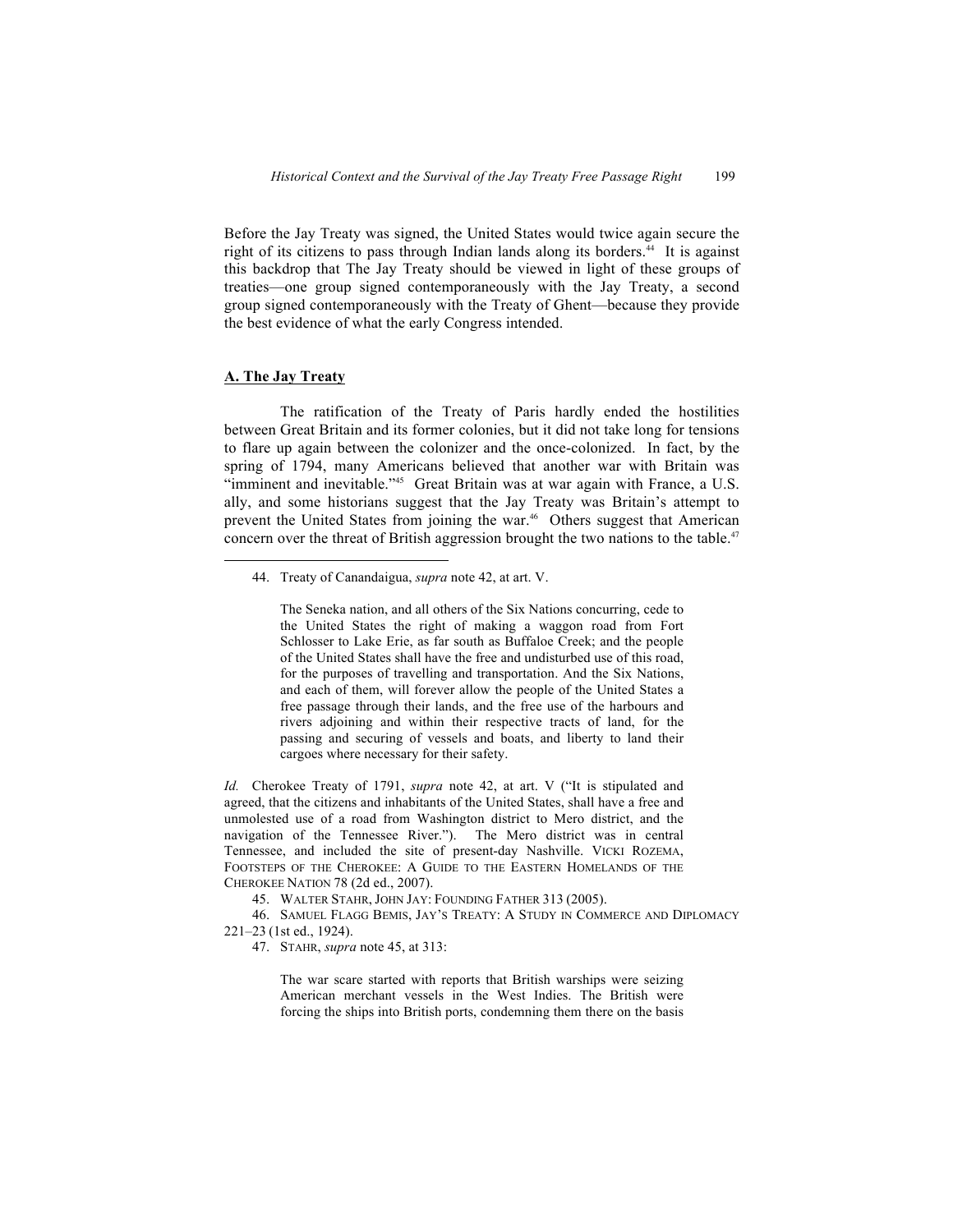In either case, American and British concerns about the Indians were a major factor.48 Americans were alarmed at reports that Great Britain's Governor for Canada, in a February 10, 1794, speech to an Indian delegation, predicted war and suggested that the conflict might result in a more favorable drawing of the border.49 John Jay, the Chief Justice of the U.S. Supreme Court and a former Secretary of Foreign Affairs, was sent to England to negotiate a truce.<sup>50</sup>

The resulting Jay Treaty has little to say about Indians. Great Britain agreed to remove its remaining troops from U.S. territory, $51$  and both sides agreed to compensate citizens and subjects they had captured.<sup>52</sup> The treaty established free trade between the United States and Great Britain, <sup>53</sup> and imposed regulations on trade in the East Indies<sup>54</sup> and West Indies.<sup>55</sup> The Mississippi River would

48. There is, as well, some evidence that the British had a genuine concern for the welfare of their Indian allies in America:

> Twenty-five nations of Indians made over to the United States, mourned the earl of Carlisle in the House of Lords, "[and in return] not even that solitary stipulation which our hono[]r should have made us insist upon, . . . a place of refuge for those miserable persons . . ., some haven for those shattered barks to have been laid up in quiet."

23 PARLIAMENTARY HISTORY OF ENGLAND 453 (1806-20), *quoted in* JERALD A. COMBS, THE JAY TREATY: POLITICAL BATTLEGROUND OF THE FOUNDING FATHERS 4 (1970). Combs also cites A.L. Burt for the proposition that Britain, in the years between the Treaty of Paris and the Jay Treaty, kept its frontier posts in part "because of an hono[]rable desire to protect its Indian allies from American rapacity . . . ." COMBS, *supra*, at 191 (citing A.L. BURT, THE UNITED STATES, GREAT BRITAIN AND BRITISH NORTH AMERICA (1961)). While Combs does not dismiss these concerns, ultimately he concludes that Britain's primary interest was in maintaining the economies, both at home and in the colonies, that had built up around the fur trade. *Id.* at 192.

49. BEMIS, *supra* note 46, at 239–40; COMBS, *supra* note 48, at 121; STAHR, *supra* note 45, at 313. Lord Dorchester was sharply reprimanded for his inflammatory speech, and resigned under pressure. BEMIS, *supra* note 46, at 320.

50. BEMIS*, supra* note 46, at 318–19.

- 51. Jay Treaty, *supra* note 10, at art. II.
- 52. *Id.* art. VII.
- 53. *Id.* art. XIV.
- 54. *Id.* art. XIII.
- 55. *Id.* art. XII.

of a previously secret November order against *any* trade with the French West Indies, and leaving the American seamen without means to support themselves or return home. It seemed to many Americans, as Madison put it in a letter to Jefferson, that Britain "meditates a formal war as soon as she shall have crippled our marine resources."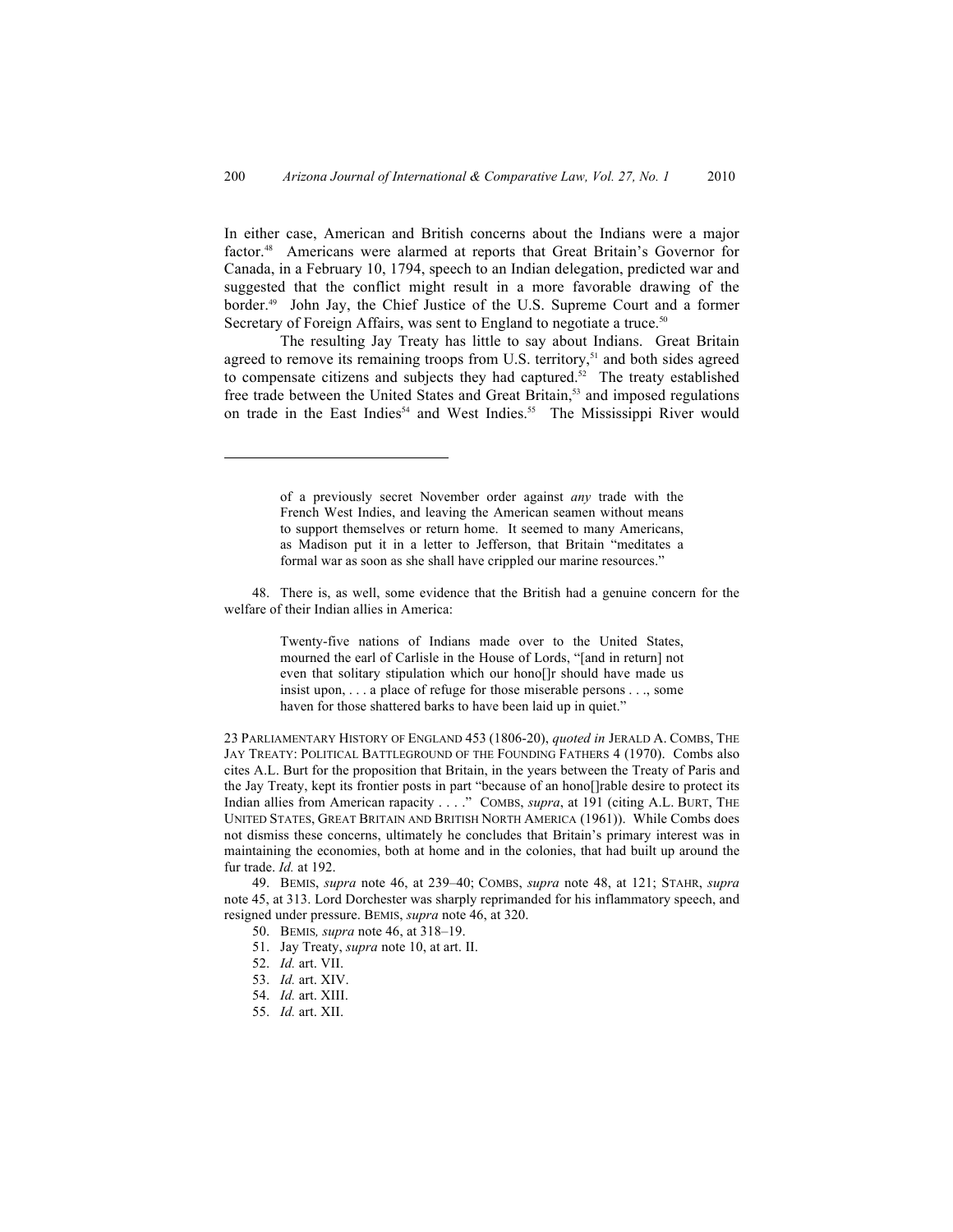remain open to both nations,<sup>56</sup> and a survey would be made of the river.<sup>57</sup> Jay was unsuccessful in his attempts to persuade the British to forswear all future interference with Indian tribes in the  $U.S.^{58}$  Further, the British would not forswear using Indian allies in any future conflict with the U.S.59 As a result, the only small section that concerns Indians reads:

> It is agreed that *it shall at all times be free* to his Majesty's subjects, and also to the citizens of the United States, and *to the Indians dwelling on either side of the said boundary line, freely to pass and repass by land or inland navigation, into the respective territories and countries of the two parties, on the continent of America (the country within the limits of the Hudson's bay Company only excepted) and to navigate all the lakes, rivers and waters thereof*, and to freely carry on trade and commerce with each other.<sup>60</sup>

Although no Indian tribe was a party to the Treaty, it is consistent with the rights secured in early treaties between the United States and Indian tribes.<sup>61</sup> This right, "freely to pass and repass" between the United States and what is now Canada, lies at the heart of Professor Yablon-Zug's article, and of this Note.

## **B. The Treaty of Ghent**

Just as the Treaty of Paris did not end the mistrust between the United States and Great Britain, "[t]he Jay Treaty and the Explanatory Article did not end the suspicion and competition between the two nations."62 As a result, the two nations again went to war, beginning in 1812.<sup>63</sup> Scholars have cited a variety of motives as potential causes for the War of 1812: Britain's continued maritime

60. Jay Treaty, *supra* note 10, at art. III (emphasis added). After the British objected to language in a 1795 treaty between the United States and several Indian tribes ("the Wyandots, Delawares, Shawanoes, Ottawas, Chippewas, Potawatimies, Miamis, Eel-River, Weeas, Kickapoos, Piankashaws and Kaskaskias") that limited the presence of traders within the lands of those tribes, the United States and Great Britain signed an Explanatory Article reaffirming the commitment of both nations to the free passage right of British subjects, U.S. citizens, and Indians dwelling on either side of the boundary line. Explanatory Article, *supra* note 13.

- 61. *See supra* Part II.A and accompanying notes.
- 62. O'Brien, *supra* note 14, at 319.
- 63. *See generally* HICKEY, *supra* note 40, at 29–51.

<sup>56.</sup> *Id.* at art. III.

<sup>57.</sup> *Id.* at art. IV.

<sup>58.</sup> BEMIS, *supra* note 46, at 261–63.

<sup>59.</sup> *Id.* at 359.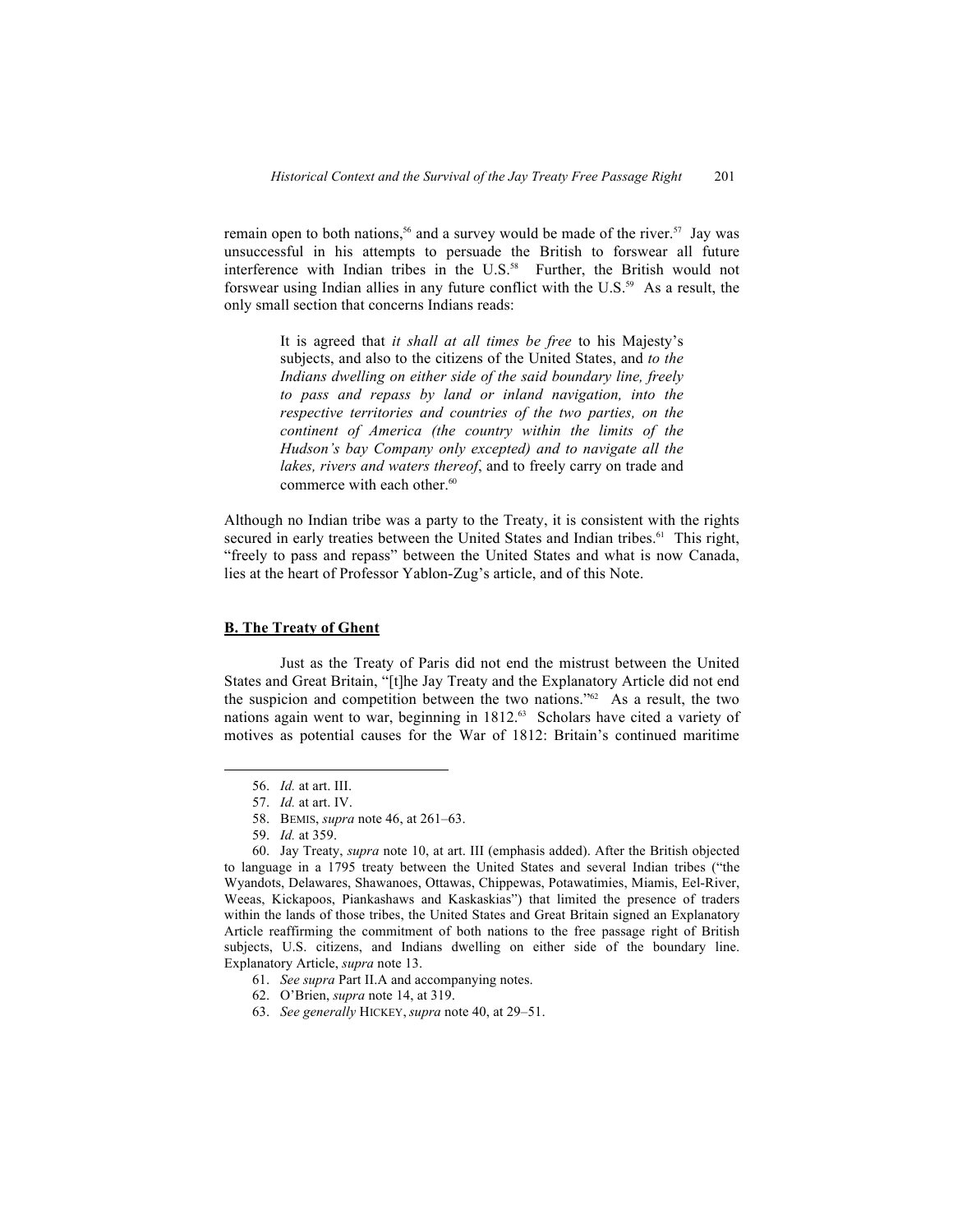offenses, America's domestic political and ideological issues, even America's "desire to conquer Canada . . . or to put an end to British influence over American Indians."<sup>64</sup> The Treaty of Ghent, which ended the war, offers few clues;<sup>65</sup> the parties merely agreed to return to the state of affairs that existed before the outbreak of war.<sup>66</sup>

For purposes of this Note, Article IX is the most important aspect of the Treaty of Ghent. It states that the United States and Great Britain were not the only parties to be returned to their pre-war state:

> The United States of America engage to put an end, immediately after the ratification of the present treaty, to hostilities with all the tribes or nations of Indians with whom they may be at war at the time of such ratification; and forthwith to restore to such tribes or nations, respectively, all of the possessions, rights, and privileges, which they may have enjoyed or been entitled to in one thousand eight hundred and eleven, previous to such hostilities: *Provided always*, That such tribes or nations shall agree to desist from all hostilities, against the United States of America, their citizens and subjects, upon the ratification of the present treaty being notified to such tribes or nations, and shall so desist accordingly.<sup>67</sup>

Although the Treaty of Ghent purported to return U.S.-Indian relations to their pre-war state, there is disagreement over whether the Indian free passage right was restored. Most courts and scholars agree that the War of 1812 abrogated all or parts of the Jay Treaty.<sup>68</sup> The question, then, is whether Article IX of the

. . .

[W]e think the rights of the Indians under the Jay Treaty were not annihilated by the subsequent War of 1812.

<sup>64.</sup> *Id.* at 1–2.

<sup>65.</sup> *See* Treaty of Ghent, *supra* note 15.

<sup>66.</sup> HICKEY, *supra* note 40, at 2.

<sup>67.</sup> Treaty of Ghent, *supra* note 15, at art. IX (also requiring Great Britain to seek peace with the Indians) (emphasis in original).

<sup>68.</sup> Karnuth v. United States, 279 U.S. 231, 241 (1929) (holding that the War of 1812 abrogated the non-Indian free passage right for British subjects and United States citizens, contained in Art. III of the Jay Treaty); *see also* Eileen Luna-Firebaugh, *Contemporary and Comparative Perspectives on the Rights of Indigenous Peoples: "Att Hascu "Am O "I-oi? What Direction Should We Take?: The Desert People's Approach to the Militarization of the Border*, 19 WASH. U. J.L. & POL'Y 339, 342 (2005) (stating that the Jay Treaty free passage right had "eroded due to the War of 1812"); Tonra, *supra* note 19, at 224 (stating that the War of 1812 "created an issue of whether the terms of the Jay Treaty were still viable"); Yablon-Zug, *supra* note 1, at 572–75. *Contra* McCandless v. United States *ex rel.* Diabo, 25 F.2d 71, 73 (3d Cir. 1928) [hereinafter *McCandless II*]: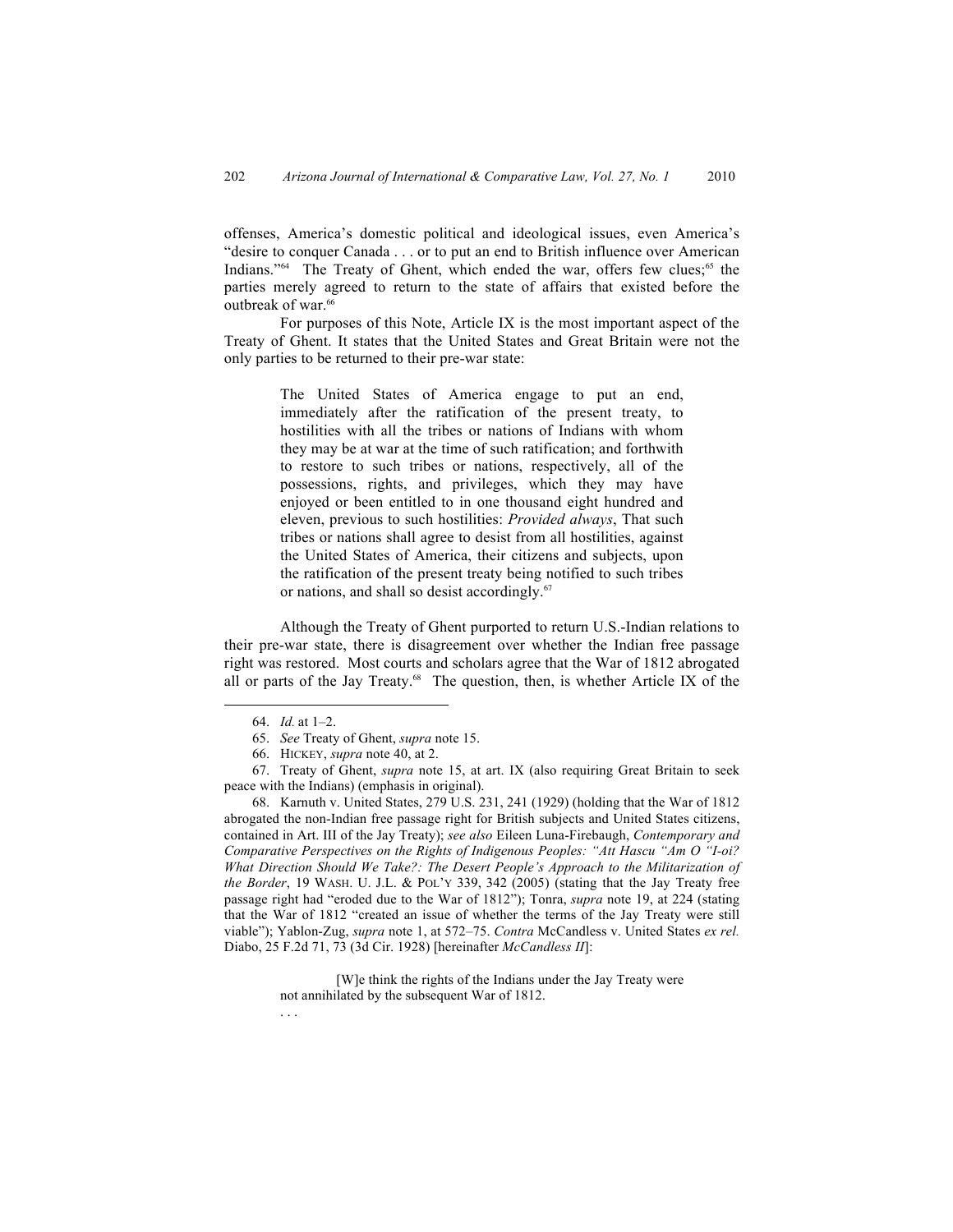Treaty of Ghent restored to the Indians the free passage right. Here is where Professor Yablon-Zug first distinguishes herself<sup>69</sup> from the rest of the scholarship.<sup>70</sup>

Professor Yablon-Zug argues the Treaty of Ghent did not restore the Jay Treaty crossing right for two reasons. First, she contends that the Jay Treaty was not a self-enacting treaty; therefore, any rights contained in Article IX never were extended to Indians because there was no subsequent legislation to enact the treaty.71 Second, she argues that the Indians had no legal rights under those treaties because they were not parties to either the Jay Treaty or the Treaty of Ghent.<sup>72</sup> Both arguments are unpersuasive.

#### 1. Self-Enacting Treaties and the U.S. Constitution

Professor Yablon-Zug argues that the Treaty of Ghent alone, without separate Congressional action, could not have restored any rights to the Indians because it was not a "self-executing" treaty.73 She looks to *United States v.* 

69. Yablon-Zug, *supra* note 1, at 573–76 (arguing that the Jay Treaty was abrogated by the War of 1812, and that the Treaty of Ghent did not revive the right absent implementing legislation).

70. *See, e.g.*, Megan S. Austin, *A Culture Divided by the United States-Mexico Border: The Tohono O'odham Claim for Border Crossing Rights*, 8 ARIZ. J. INT'L & COMP. L. 97, 103 (1991); Castella, *supra* note 19, at 207–12 (arguing that the United States is bound by the Jay Treaty and Treaty of Ghent to recognize the free passage right); Luna-Firebaugh, *supra* note 68, at 342 (arguing that the Treaty of Ghent "restored" the Jay Treaty free passage right); Osburn, *supra* note 19, at 475-80 (arguing Treaty of Ghent restored the Jay Treaty free passage right); Tonra, *supra* note 19, at 224–25 (arguing that "[a]ny questions concerning the applicability of the Jay Treaty after the War of 1812 were answered by the Treaty of Ghent . . . . Presumably [Article IX] would have guaranteed the rights of free passage for . . . Native Americans, in Article III of the Jay Treaty . . . "); *see also* Nickels, *supra* note 19, at 315 n.18, 338 (arguing that the United States and Canada should fully recognize the Jay Treaty free passage right).

If, therefore, the independence of the United States and the fixing of its boundaries as provided by treaty was not affected by its subsequent entry into war, on how much stronger ground and reason can it be contended that the independence of the Indian to pass the boundary line passing through his own tribal territory was not affected when Great Britain and America entered the War of 1812.

<sup>71.</sup> Yablon-Zug, *supra* note 1, at 575–76.

<sup>72.</sup> *Id.* at 580–83.

<sup>73.</sup> *Id.* at 575 ("Although the Treaty of Ghent purports to restore these Jay Treaty rights, the Treaty of Ghent could not do so because it was not self-executing.").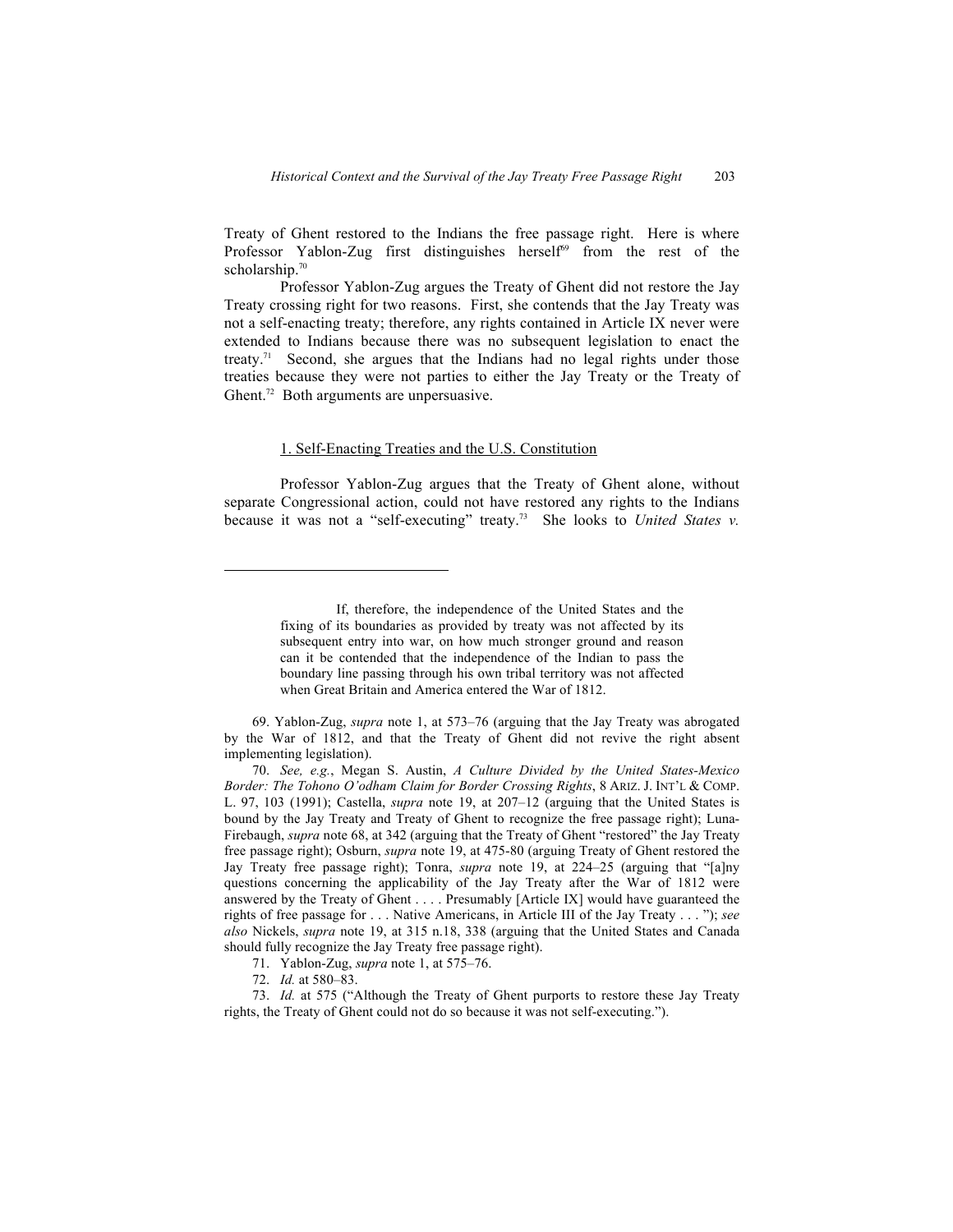Garrow,<sup>74</sup> a case in which the Court of Customs and Patent Appeals considered a different right secured to Indians in the Jay Treaty, the right to carry their goods with them across the border without paying duties.<sup>75</sup> The *Garrow* court concluded that this right was not restored by the Treaty of Ghent, because the Treaty of Ghent was not self-executing.76 Professor Yablon-Zug, following the *Garrow* court, concludes that some enacting legislation would be necessary in order to effectuate the Treaty of Ghent's restoration of rights.<sup>77</sup>

Professor Yablon-Zug's reliance on *Garrow* is misplaced, however, because that court was mistaken in its characterization of the Treaty of Ghent as "not self-executing."<sup>78</sup> There is a presumption in international law that "[a] treaty is primarily an agreement or contract between two or more nations or sovereigns."<sup>79</sup> However, the U.S. Constitution states that treaties, like statutes, are the "supreme law of the land."80 Chief Justice Marshall recognized that such language established the alternative presumption that a treaty is presumed to be like a statute *unless* it has particular characteristics of a contract:

> A treaty is in its nature a contract between two nations, not a legislative act. It does not generally effect, of itself, the object to be accomplished, especially so far as its operation is infra-territorial; but is carried into execution by the sovereign power of the respective parties to the instrument.

> In the United States a different principle is established. Our constitution declares a treaty to be the law of the land. It is, consequently, to be regarded in courts of justice as equivalent to an act of the legislature, whenever it operates of itself without the aid of any legislative provision. But when the terms of the

76. *Garrow*, 88 F.2d at 323.

- 77. Yablon-Zug, *supra* note 1, at 575–76.
- 78. *Garrow*, 88 F.2d at 323.
- 79. 74 AM. JUR. 2D *Treaties* § 2 (2008).
- 80. U.S. CONST. art. VI, cl. 2:

This Constitution, and the laws of the United States which shall be made in pursuance thereof; and all treaties made, or which shall be made, under the authority of the United States, shall be the supreme law of the land; and the judges in every state shall be bound thereby, anything in the Constitution or laws of any State to the contrary notwithstanding.

<sup>74.</sup> 88 F.2d 318 (C.C.P.A. 1937), *cert. denied* 302 U.S. 695 (1937).

<sup>75.</sup> Jay Treaty, *supra* note 10, art. III ("[N]or shall the Indians passing and repassing with their own proper goods and effects of whatever nature, pay for the same any impost or duty whatever. But goods in bales, or other large packages, unusual among Indians, shall not be considered as goods belonging to bona fide Indians.").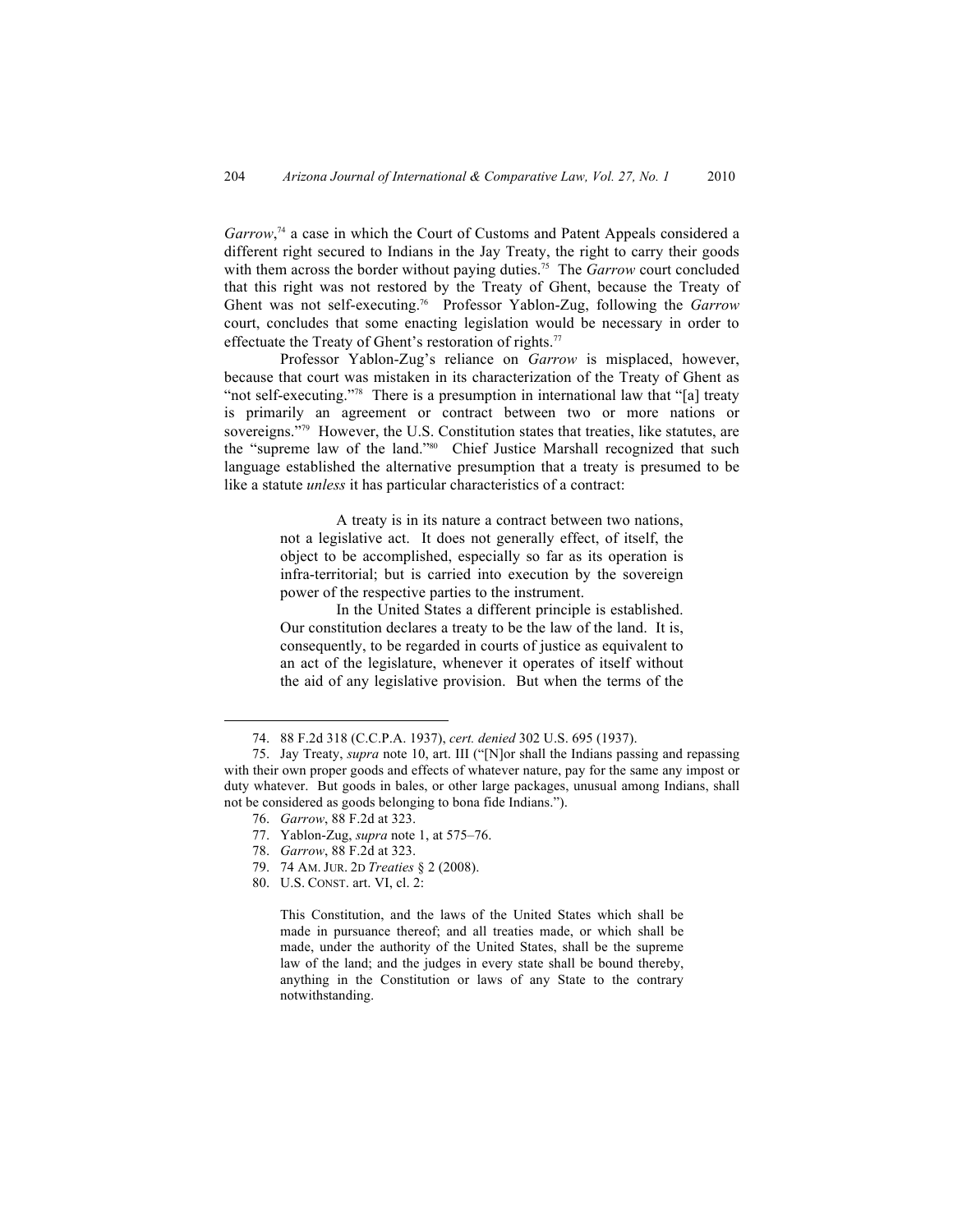stipulation import a contract, when either of the parties engages to perform a particular act, the treaty addresses itself to the political, not the judicial department; and the legislature must execute a contract before it can become a rule for the Court.<sup>81</sup>

When is a treaty or some provision within a treaty to be viewed as "the law of the land," and when it is merely a contract that must be executed? In *Edve v. Robertson*,<sup>82</sup> the Court concluded that "[a] treaty . . . is a law of the land as an act of Congress is, whenever its provisions prescribe a rule by which the rights of the private citizen or subject may be determined."<sup>83</sup>

Under the *Edye* rule, which remains good law, the Treaty of Ghent clearly was a self-enacting treaty, at least as it pertained to the restoration of Indian rights in Article IX. Unlike those articles that required each side to return archives and records to the other, $84$  or to restore prisoners of war, $85$  or to appoint commissioners to resolve border disputes,<sup>86</sup> no affirmative action is required for either party to "restore such tribes or nations, respectively, all the possessions, rights, and privileges, which they may have enjoyed or been entitled to" in  $1811$ .<sup>87</sup> Even if such legislative action was required, the many treaties the United States executed *with Indian tribes themselves*, treaties that expressly called for the restoration of rights enjoyed by the tribes before the outbreak of war, can be seen as the enactment of the Treaty of Ghent.<sup>88</sup>

#### 2. Third-Party Beneficiaries, or Parties to Contemporaneous Treaties?

Professor Yablon-Zug also argues that Indians cannot find enforceable rights under either the Jay Treaty or the Treaty of Ghent, because no Indian tribes were party to those treaties.<sup>89</sup> In *McCandless v. United States ex rel. Diabo*, one of the first cases to address the question, the Third Circuit concluded that the

<sup>81.</sup> Foster v. Neilson, 27 U.S. 253, 314 (1829), *overruled on other grounds*, United States v. Perchman, 32 U.S. 51 (1833).

<sup>82.</sup> 112 U.S. 580 (1884).

<sup>83.</sup> *Id.* at 598–99.

<sup>84.</sup> Treaty of Ghent, *supra* note 15, at art. I.

<sup>85.</sup> *Id.* at art. III.

<sup>86.</sup> *Id.* at art. IV.

<sup>87.</sup> *Id.* at art. IX. Arguably, there was no need to "enact" the Indian free passage right because there were no barriers to Indians' passage. After all, the United States did not begin to limit immigration until the late 19th Century, and did nothing to prevent Canadian Indians from entering until 1924. *See infra* Part III.

<sup>88.</sup> *See infra* Part II.B.2.

<sup>89.</sup> Yablon-Zug, *supra* note 1, at 580–83.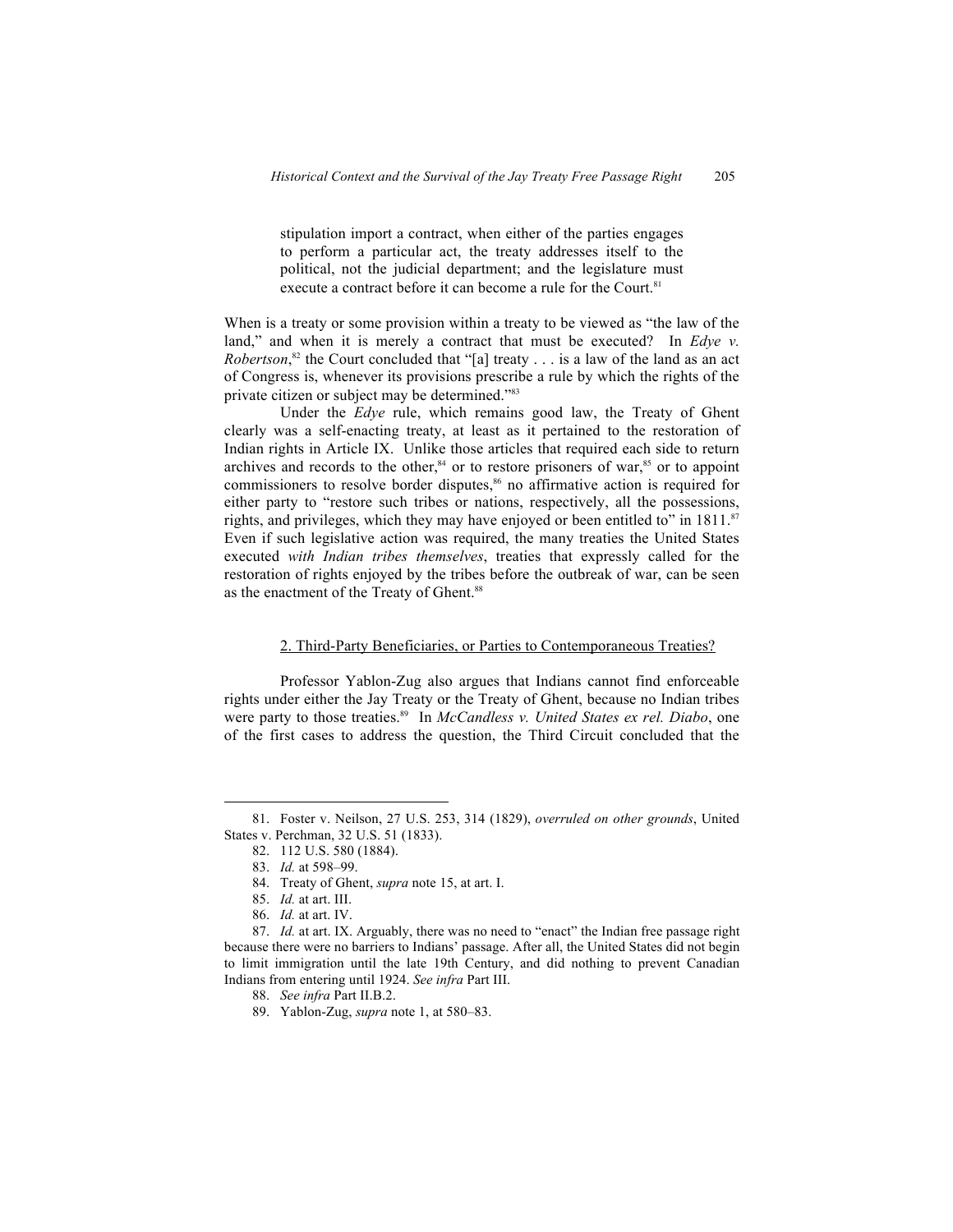Indians did, indeed, have an enforceable right against the United States.<sup>90</sup> Professor Yablon-Zug rebuts the Third Circuit's conclusion in *McCandless II*,<sup>91</sup> and contends that the circuit's reasoning was based on a third-party beneficiary theory.92 She argues that such a theory cannot stand because modern international law recognizes few instances in which a third party can be held to benefit from a treaty.93 She argues further that no such theory even existed when the Jay Treaty and the Treaty of Ghent were ratified.<sup>94</sup>

Professor Yablon-Zug somewhat overstates the case. For example, Professor Jonathan I. Charney, while recognizing that "[s]ituations of third state remedies have . . . been the exception to the general behavior of states,"95 finds the threads underlying such third-party remedies as far back as Hugo Grotius.<sup>96</sup> Some scholars trace the idea back even further  $97$ —some 200 years before the Jay Treaty or the Treaty of Ghent.

However, one need not rummage through centuries-old theories of international law to find support for the idea that tribes have a vested right in the return of their pre-war rights and privileges, including their right to free passage. One need only read the Treaty of Ghent in conjunction with the treaties between the United States and Indian tribes in the years following the War of 1812.<sup>98</sup>

96. *Id.* Grotius (1583–1645) is sometimes called the father of natural law, and is a giant in philosophy and political theory. *See* Jon Miller, *Hugo Grotius*, *in* STANFORD ENCYCLOPEDIA OF PHILOSOPHY (Edward N. Zalta ed., 2005), http://plato.stanford.edu/entries/grotius/.

97. Theodor Meron, Comment, *Common Rights for Mankind in Gentili, Grotius and Suarez*, 85 AM. J. INT'L L. 110 (1991) (finding the roots of the concept *erga omnes* in the work of Gentili, an Italian jurist who lived from 1552–1608).

98. Treaties were signed with tribes all along the United States' western border, including (herein spelled as the tribe's name is spelled in the treaty; unless otherwise noted, the treaty was recorded as A Treaty of Peace and Friendship): the Fox (Sept. 14, 1815, 7 Stat 135); the Ioway (Sept. 16, 1815, 7 Stat. 136) [hereinafter Ioway Treaty]; the Kanzas (Oct. 28, 1815, 7 Stat. 137); the Kickapoo (Sept. 2, 1815, 7 Stat 130); the Mahas (July 20, 1815, 7 Stat. 129); the Great and Little Osage (Sept. 12, 1815, 7 Stat. 133); the Piankishaw (July 18, 1815, 7 Stat. 124); the Poutawatamie (July 18, 1815, 7 Stat. 123); the Sacs of the Rock River (May 13, 1816, 7 Stat. 141); the Siouxs of the Lakes (July 19, 1815, 7 Stat. 126); the Siouxs of the Pine Tops (June 1, 1816, 7 Stat. 143); the Siouxs of the River St. Peter's (July 19, 1815, 7 Stat. 127); the Teeton (July 18, 1815, 7 Stat. 125); the Wyandot, Delaware, Shawanoe, Miami, Chippewa, Ottawa, and Potawatimie (A Treaty, Sept. 8,

<sup>90.</sup> 25 F.2d 71, 72–73 (3d Cir. 1928). This case is discussed in greater depth in Part IV, *infra*, which examines the case law.

<sup>91.</sup> 25 F.2d at 71.

<sup>92.</sup> Yablon-Zug, *supra* note 1, at 581.

<sup>93.</sup> *Id.* at 581–82.

<sup>94.</sup> *Id.* at 582–83.

<sup>95.</sup> Jonathan I. Charney, *Third State Remedies in International Law*, 10 MICH. J. INT'L L. 57, 61 (1989).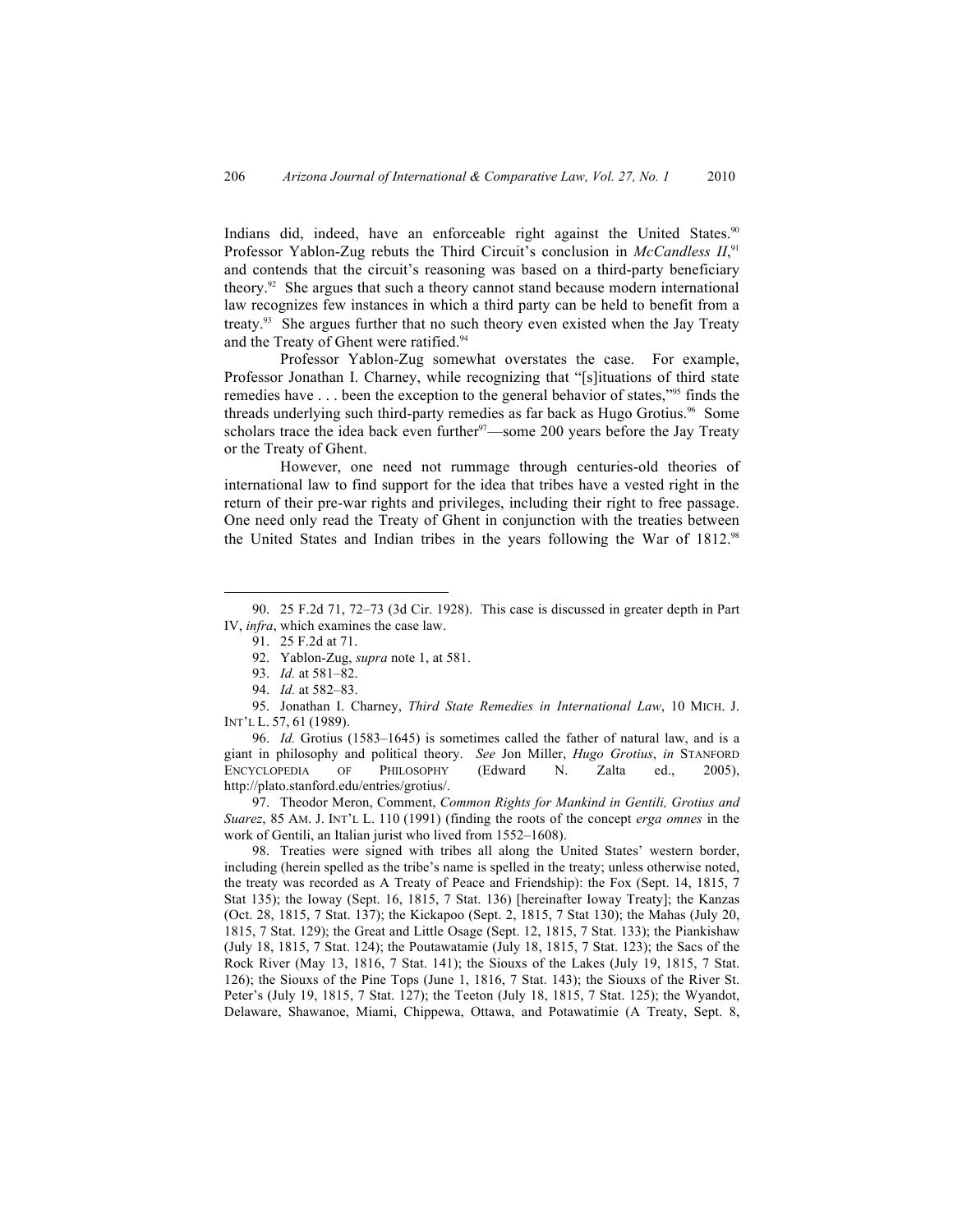Although there were minor variations in the language of some treaties, most declared both parties to be "desirous of re-establishing peace and friendship . . . and of being placed in all things, and in every respect, on the same footing upon which they stood before the war  $\dots$ ."<sup>99</sup> Notably, as this language tracks that in the Treaty of Ghent,<sup>100</sup> one can logically conclude that the drafters of these pacts sought, by that language, to achieve the same thing.

Strangely, the recent scholarship makes little, if any, mention of these treaties. In fact, even the scholars who argue that the Treaty of Ghent fully restored the Jay Treaty's Indian free passage right do not use these treaties as contemporaneous evidence.101 It is worth noting that many tribes, including many of the Algonquian and Iroquoian tribes that lived along the border between the United States and Great Britain, did not sign such treaties with the United States during this era.<sup>102</sup> It is also worth noting, however, that the United States had fought against at least some of the tribes to which it promised a return to pre-war conditions.103 Whether one reads those treaties as the statutory enactments of the Treaty of Ghent, or as contemporaneous treaties to which the Indians were primary parties, reading these treaties with the Treaty of Ghent clearly demonstrates the intention of the United States to restore to the Indians those

<sup>1815, 7</sup> Stat. 131 [hereinafter Treaty of Spring Well]); the Yancton (July 19, 1815, 7 Stat. 128).

<sup>99.</sup> *See, e.g.*, Ioway Treaty, *supra* note 98, at pmbl.

<sup>100.</sup> Treaty of Ghent, *supra* note 15, at art. IX ("The United States of America engage . . . forthwith to restore to such [Indian] tribes or nations, respectively, all the possessions, rights, and privileges, which they may have enjoyed or been entitled to in one thousand eight hundred and eleven, previous to such hostilities . . . .").

<sup>101.</sup> O'Brien made note of the Treaty of Spring Well, and characterized it as fulfilling America's promise to restore rights to the Indians; however, she did not mention that this was just a part of a comprehensive effort to negotiate peace with, and restore pre-war status to, the Indians. O'Brien, *supra* note 14, at 320–21. Yablon-Zug, too, mentions the Treaty of Spring Well in a footnote. Yablon-Zug, *supra* note 1, at 584 n.87. However, she wrongly dismisses the treaty as "a specific treaty that dealt with the rights of tribes that were hostile during the war," and maintains that the treaty was not self-enacting. *Id.*

<sup>102.</sup> This might not matter, if one accepts Professor Monette's belief in an equal footing doctrine for tribes. Richard A. Monette, *A New Federalism for Indian Tribes: The Relationship Between the United States and Indian Tribes in Light of Our Federalism and Republican Democracy*, 25 U. TOL. L. REV. 617 (1994). Monette even suggests that Congress enacted just such an equal footing doctrine in 1994, *id.* at 661 n.294 (citing Act of May 31, 1994, Pub. L. No. 102-263, § 5(b), 108 Stat. 707, 709 (1994)). Under this theory, it would not matter whether an individual tribe signed a treaty with the United States restoring its pre-war rights; instead, the mere fact that the United States agreed to restore those rights would extend equally to all tribes with which the United States had dealings.

<sup>103.</sup> *See, e.g.*, Treaty of Spring Well, *supra* note 98, at art. III (pardoning the Wyandot, Delaware, Seneca, Shawanoe and Miami tribes for their hostilities against the United States).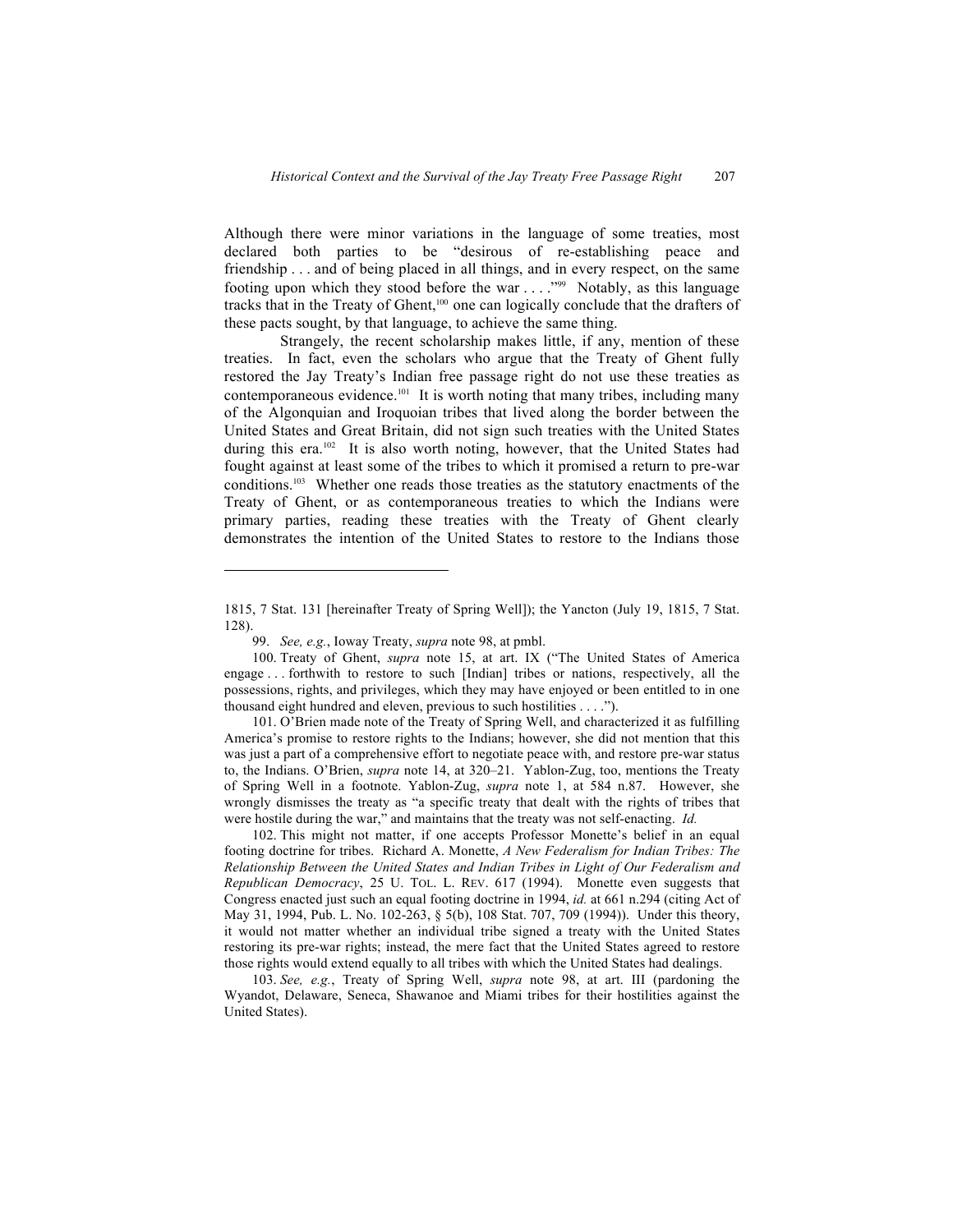rights—including the free passage right—that they enjoyed before the outbreak of war.

# **III. THE JAY TREATY'S INDIAN FREE PASSAGE RIGHT IN STATUTE AND REGULATION**

Canadian Indians experienced few, if any, problems entering the United States for decades after the Jay Treaty and the Treaty of Ghent were ratified.<sup>104</sup> Most Indians crossed the border either by land or inland waterways,<sup>105</sup> as allowed in the Jay Treaty.106 More importantly, the United States had no general immigration law.107 Although Congress had repeatedly codified and modified the requirements for naturalized citizenship, and had legislated some specific exclusions,<sup>108</sup> the first general immigration statute was not passed until 1891.<sup>109</sup> The Immigration Act of 1891 restricted only those arriving at U.S. ports, however, and had little effect on Canadian Indians, who "seldom passed through official ports of entry."<sup>110</sup> Marian L. Smith, who has conducted extensive archival research as an agency historian for the U.S. Immigration & Naturalization Service  $(INS)^{111}$  and the Bureau of Citizenship and Immigration Services  $(CIS)$ ,  $112$ discovered documents from as early as 1903 that instructed border inspectors not only to admit American Indians, but also to exempt them from the head tax as they would exempt Canadian citizens.<sup>113</sup>

American Indians were first mentioned in U.S. immigration law in the Immigration Act of 1917,<sup>114</sup> which specified that "Indians of the United States not taxed" were not to be considered "aliens" under the law.115 At least three Canadian Indians who did not meet the new Immigration Act's literacy requirement were denied entry into the United States.116 However, the 1917 Act

 104. Smith, *supra* note 2, at 132.

<sup>105.</sup> *Id.*

<sup>106.</sup> Jay Treaty, *supra* note 10, at art. III (specifically allowing passage by land or inland waterway).

<sup>107.</sup> *See* Smith, *supra* note 2, at 132 ("The Immigration Act of March 3, 1891 provided the first general immigration law applying to all aliens entering the United States and established the U.S. Immigration Service.").

<sup>108.</sup> *See*, *e.g.*, Chinese Exclusion Act, 57 Stat. 600 (1882).

<sup>109.</sup> Immigration Act of 1891, 26 Stat. 1084.

<sup>110.</sup> Smith, *supra* note 2, at 132.

<sup>111.</sup> *Id.* at 131.

<sup>112.</sup> E-mail from Marian L. Smith, Senior Historian, U.S. Citizenship & Immigration Services, to Dan Lewrenz (May 21, 2009, 9:11 a.m. EST) (on file with author).

<sup>113.</sup> Smith*, supra* note 2, at 131, 150 n.5.

<sup>114.</sup> 39 Stat. 874.

<sup>115.</sup> *Id.*

<sup>116.</sup> Smith, *supra* note 2, at 132–33.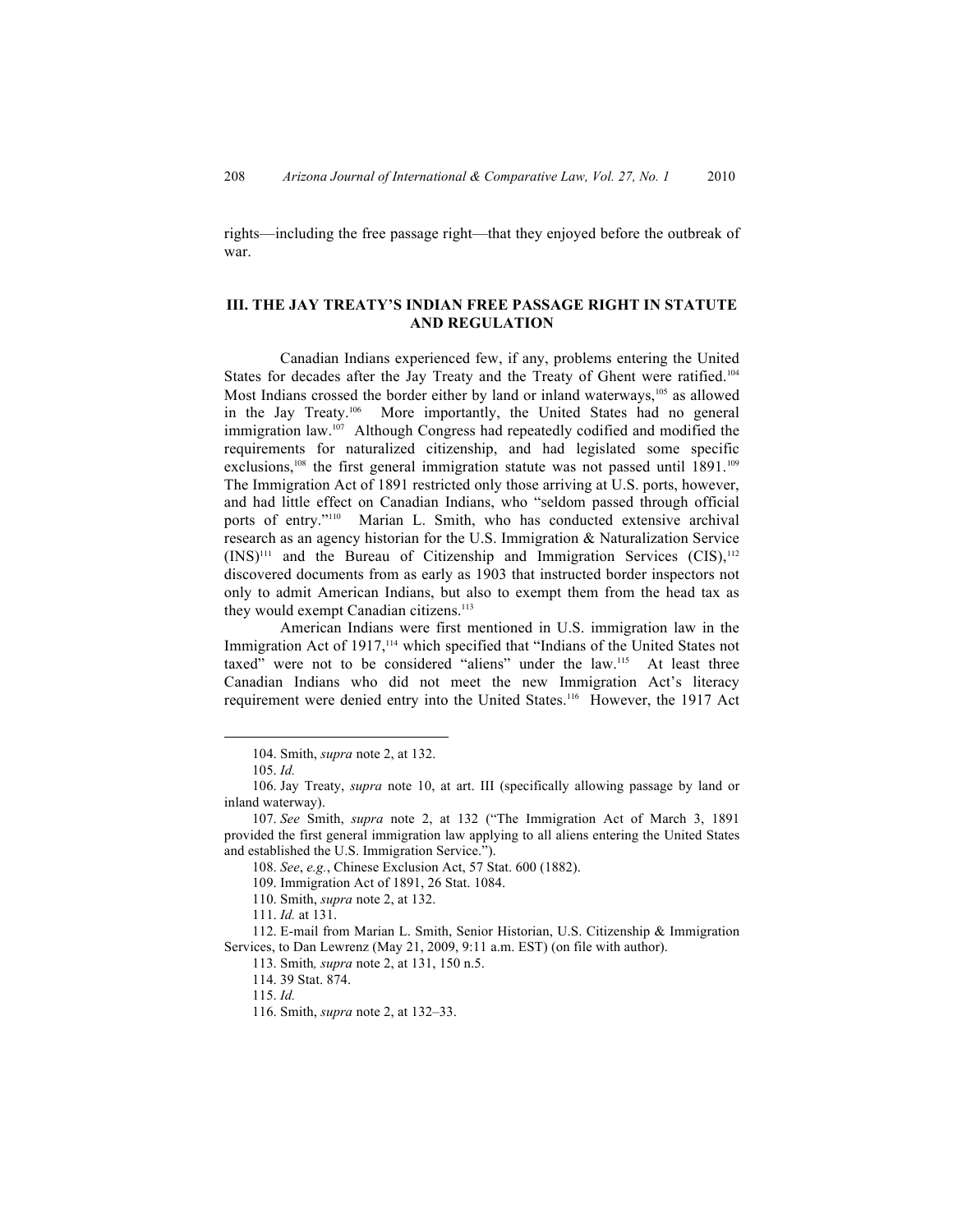still did not constitute a serious limitation of the free passage right that originated with the Jay Treaty and was restored by the Treaty of Ghent and contemporaneous Indian treaties. Its successor, however, enacted seven years later, would prove problematic.

#### **A. The Immigration Act of 1924**

The Immigration Act of 1924, $117$  and its quotas based on nationality, $118$ finally created serious problems for Canadian Indians seeking to enter the United States. Only those eligible for U.S. citizenship could be admitted under the terms of the Act.119 Because Canadian Indians were ineligible for U.S. citizenship, the INS determined that Canadian Indians were ineligible for entry, just like Chinese and Japanese nationals.<sup>120</sup> The determination sparked protests, not only from Indians on both sides of the border, $121$  but also from farmers who depended on Canadian Indian migrant workers.<sup>122</sup> Even Great Britain made formal complaints to the U.S. State Department concerning what it saw as a violation of the Jay Treaty,123 some 135 years after they had pushed for Indian rights to be included in the Jay Treaty in the first place.<sup>124</sup> As a result of these protests, the INS and U.S. Labor Department issued regulations that allowed Canadian Indians to enter the country as temporary workers.<sup>125</sup> The agencies then tried to reassure Congress, farmers, and railroad companies that Canadian Indians actually *would* be allowed in as temporary visitors,<sup>126</sup> but still maintained that Canadian Indians *could* be barred from entry if they were ineligible for naturalized citizenship.<sup>127</sup> This interpretation of the statute, and the Labor Department's enforcement efforts, created the first serious interruption of the Indian free passage right since the War of 1812.

The interruption ended in 1928 when Representative Clarence MacGregor, a Republican from upstate New York,<sup>128</sup> took it upon himself to

<sup>117.</sup> 43 Stat. 153.

<sup>118.</sup> Smith, *supra* note 2, at 135.

<sup>119.</sup> *Id.*

<sup>120.</sup> *Id.* at 136.

<sup>121.</sup> *Id.* at 136–37.

<sup>122.</sup> *Id.* at 136.

<sup>123.</sup> *Id.* The British government's position is curious, considering that "[t]he British Government took the position shortly after the War of 1812 that all treaties between the two countries, including the Jay treaty [sic], had been terminated by the war . . . ." H.R. REP. NO. 70-2401, at 3 (Feb. 7, 1929).

<sup>124.</sup> *See supra* note 49.

<sup>125.</sup> Smith, *supra* note 2, at 136.

<sup>126.</sup> *Id.*

<sup>127.</sup> *Id.*

<sup>128.</sup> *MacGregor, Clarence, (1872-1952)*, BIOGRAPHICAL DIRECTORY OF THE UNITED STATES CONGRESS, http://bioguide.congress.gov/scripts/biodisplay.pl?index=M000009.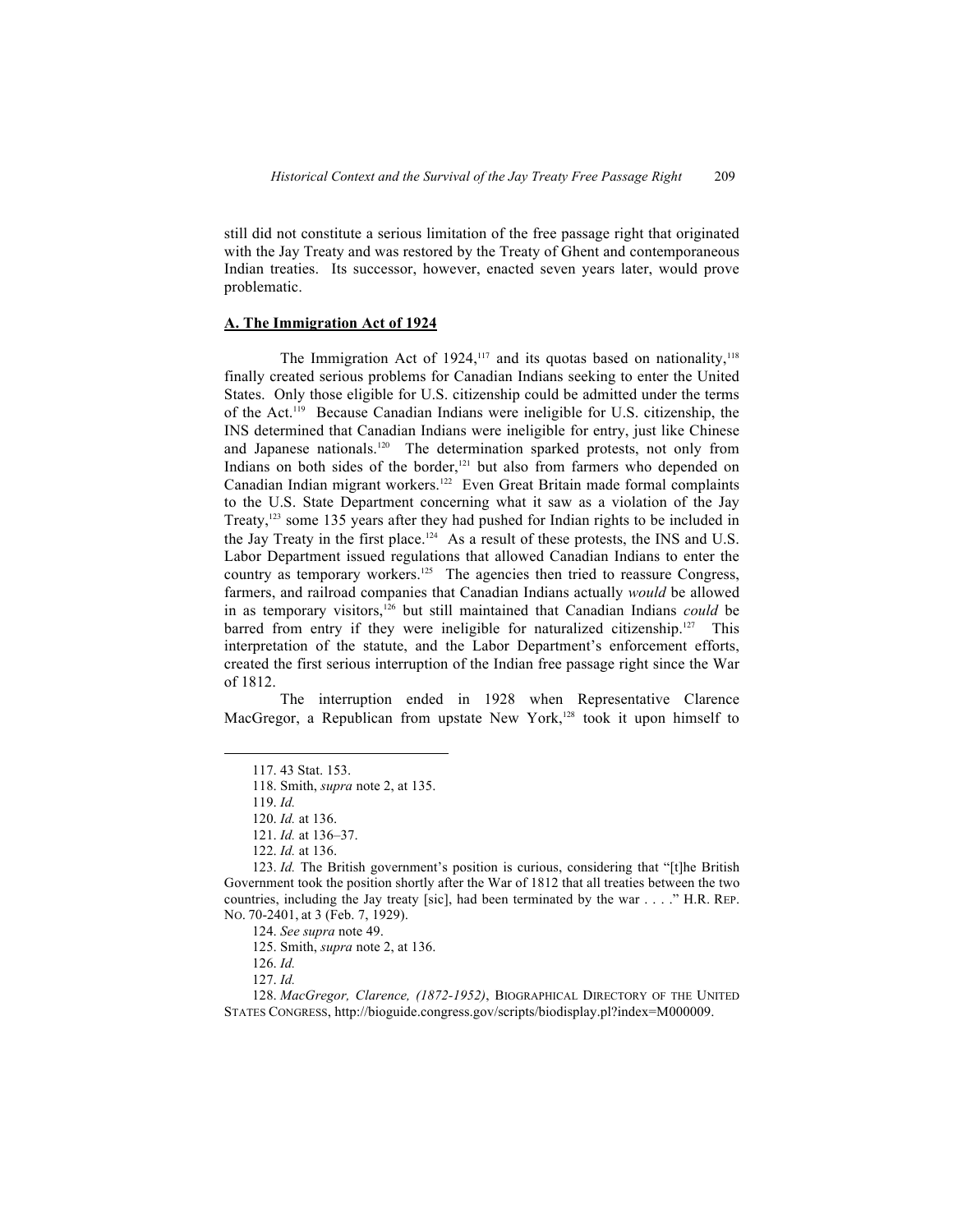restore the Indian free passage right. On April 2, 1928, Congress amended the Immigration and Naturalization Act to make clear that Canadian Indians were not to be excluded:

> *Be it enacted by the Senate and the House of Representatives of the United States of America in Congress assembled*, That the Immigration Act of 1924 shall not be construed to apply to the right of American Indians born in Canada to pass the borders of the United States; *Provided*, That this right shall not extend to persons whose membership in Indian tribes or families is created by adoption.<sup>129</sup>

One question raised by this legislation is whether Congress believed it was merely affirming a right protected by the Jay Treaty and the Treaty of Ghent, or instead was creating a new crossing right where none existed. Professor Yablon-Zug, in support of her position that the Indian free passage right is now a purely statutory right, argues that "Congress's refusal to describe the right as treaty-based indicated its concern about recognizing Jay Treaty free passage rights."130 However, the legislative record provides ample reason to question this conclusion.

There is no evidence that Congress "refus[ed] to describe the right as treaty-based." Instead, the Jay Treaty and the Treaty of Ghent likely guided Congress in adopting the statute. For example, Representative MacGregor invoked both the Jay Treaty<sup>131</sup> and the Treaty of Ghent<sup>132</sup> as justification for the statute. Professor Yablon-Zug points to an exchange on the House floor to suggest<sup>133</sup> that Congress had embraced an aboriginal-rights view.<sup>134</sup> Specifically,

<sup>129.</sup> Act of Apr. 2, 1928, ch. 308, 45 Stat. 401, *codified at* 8 U.S.C. § 226a (1928) (*replaced by* 8 U.S.C. § 1359 (2006)).

<sup>130.</sup> Yablon-Zug, *supra* note 1, at 586.

<sup>131.</sup> 69 CONG. REC. 5581, 5582 (daily ed. Mar. 29, 1928) (statements of Representative MacGregor); H.R. REP. NO. 70-1017, at 2 (1928).

<sup>132.</sup> H.R. REP. NO. 70-1017, at 2.

<sup>133.</sup> Yablon-Zug, *supra* note 1, at 586.

<sup>134.</sup> Under this framework, indigenous peoples are seen to retain an inherent right to cross international borders to maintain traditional practices. *See*, *e.g.*, U.N. Declaration on the Rights of Indigenous Peoples, G.A. Res. 61/295, at art. 36, A/RES/61/295 (Sept. 13, 2007) (1. Indigenous peoples, in particular those divided by international borders, have the right to maintain and develop contacts, relations and cooperation, including activities for spiritual, cultural, political, economic and social purposes, with their own members as well as other peoples across borders. 2. States, in consultation and cooperation with indigenous peoples, shall take effective measures to facilitate the exercise and ensure the implementation of this right.).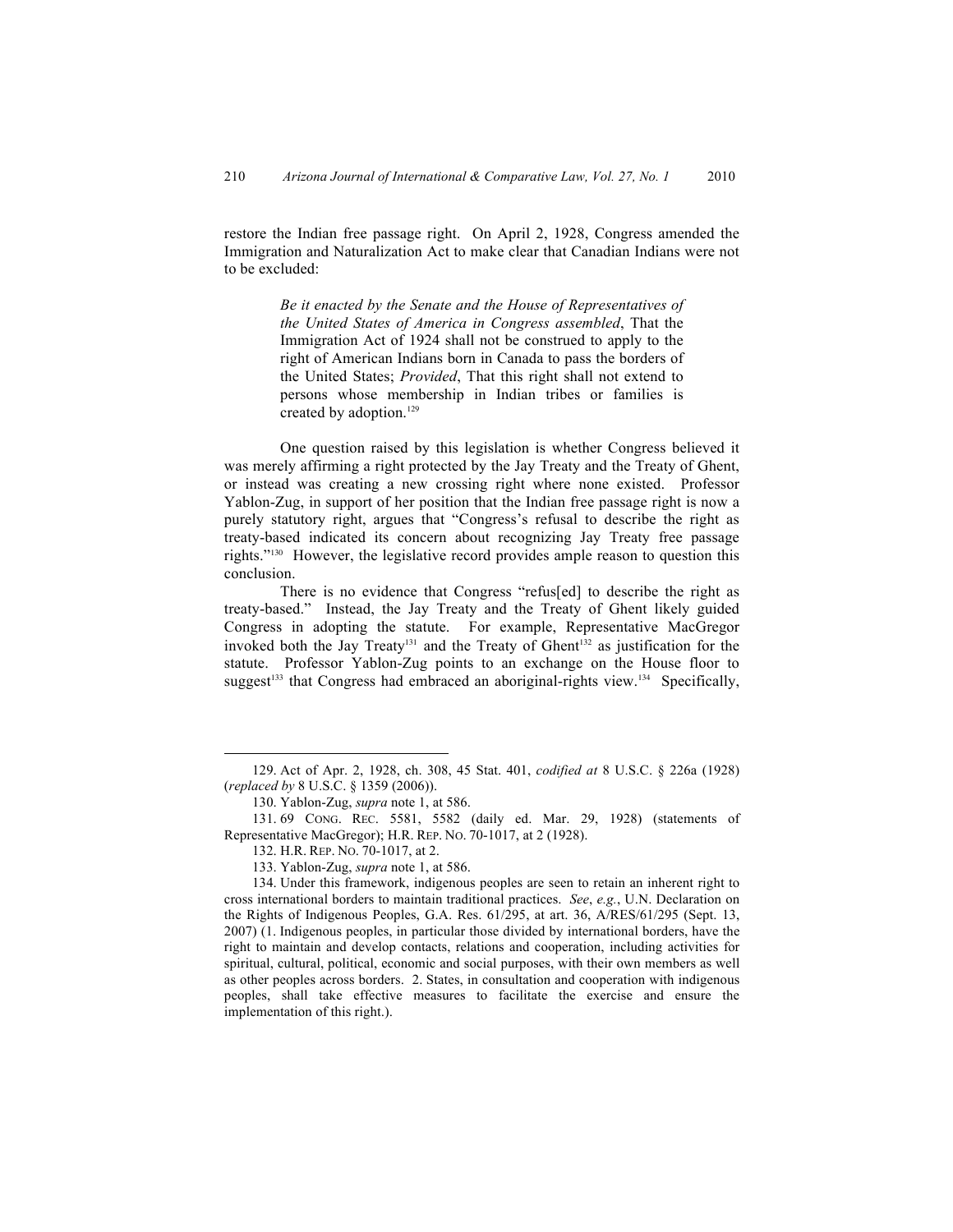she cites a colloquy in which Minnesota Representative William Leighton Carss<sup>135</sup> describes Indians as "the original inhabitants of the United States," and New York Representative Emanuel Celler<sup>136</sup> asks whether the statute is even necessary.<sup>137</sup> However, an examination of the entire colloquy reveals a semantic reason for Representative Celler's concern: The Immigration Act of 1924 barred from entry any *alien* ineligible for citizenship,<sup>138</sup> and Congress had stated previously that Indians were not to be considered aliens.<sup>139</sup> The critical issue, which is documented in the following colloquy, became how Canadian Indians came to be considered aliens:

> MR. MACGREGOR. Mr. Speaker and Members of the House, this bill permits Indians born in Canada to pass and repass the borders of the United States. It is supported by the Department of Labor.

> Under the Immigration Act of 1924, Indians are not permitted to cross the borders because they are ineligible to citizenship. Under the Jay treaty [sic] of 1794 between the United States and Great Britain, the Indians were permitted to pass and repass the borders of the country, and it was not until quite recently the Department of Labor discovered that they were ineligible to citizenship. Therefore they were not permitted to visit their relatives in this country and pass to and from the reservations on each side of the line.

> > MR. CELLER. Will the gentleman yield for a question?

MR. MACGREGOR. Certainly.

MR. CELLER. *What body determined that the Indian was an alien?*

MR. MACGREGOR. They are not eligible to citizenship.

MR. CELLER. I know; *but what body determined that an Indian is an alien?*

MR. MACGREGOR. What body?

MR. CELLER. *Was it a court or the Committee of the House on Immigration? What body vested itself with the authority to determine that the Indian is an alien?*

MR. MACGREGOR. I see the gentleman's point.

MR. CELLER. Can the gentleman answer the question?

<sup>135.</sup> *Carss, William Leighton, (1865-1931)*, BIOGRAPHICAL DIRECTORY OF THE UNITED STATES CONGRESS, http://bioguide.congress.gov/scripts/biodisplay.pl?index=C000194.

<sup>136.</sup> *Celler, Emanuel, (1888-1981)*, BIOGRAPHICAL DIRECTORY OF THE UNITED STATES CONGRESS, http://bioguide.congress.gov/scripts/biodisplay.pl?index=C000264.

<sup>137.</sup> Yablon-Zug, *supra* note 1, at 586.

<sup>138.</sup> Smith, *supra* note 2, at 135.

<sup>139.</sup> Act of Apr. 2, 1928, ch. 308, 45 Stat. 401, *codified at* 8 U.S.C. § 226a (1928) (*replaced by* 8 U.S.C. § 1359 (2006)).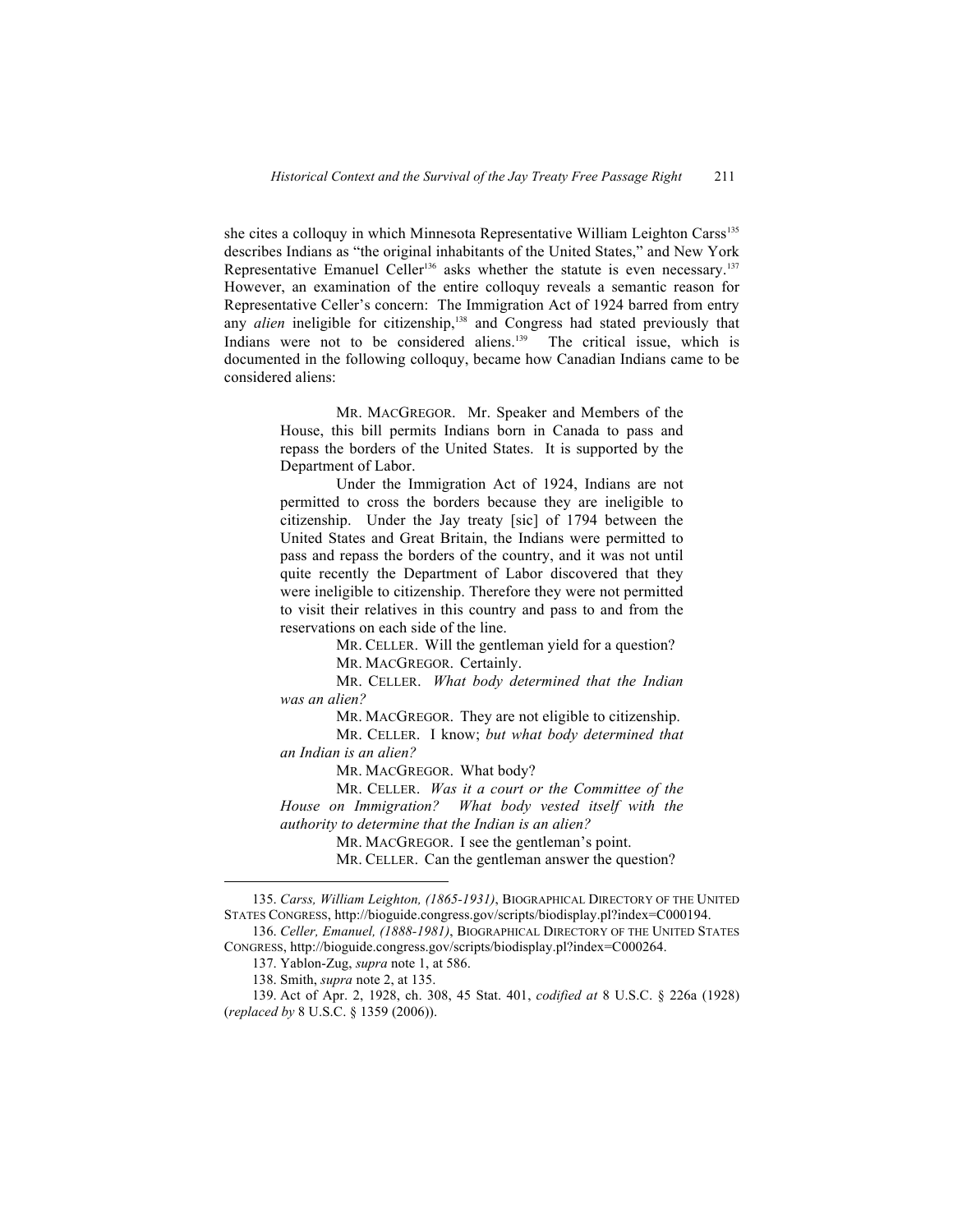MR. CARSS. They were the original inhabitants of the United States.

MR. MACGREGOR. We took the land away from the Indians and now we are not permitting them to even go to and fro on the land which they originally possessed.

MR. CELLER. Does not the gentleman think this act is absolutely unnecessary?

MR. MACGREGOR. I think so myself, *but the Department of Labor will not admit them*.

MR. CELLER. Have not the courts decreed that the Indian is not an alien?

MR. MACGREGOR. That question was passed upon in a case which arose in the district court in Philadelphia––

MR. MACGREGOR. The court decided in this case that the Indians are entitled to admission irrespective of the immigration act [sic] of 1924 or the Jay treaty [sic] or anything else, *but the department does not recognize decisions of the United States district courts.*<sup>140</sup>

Read in its entirety, the colloquy between Representatives Celler and MacGregor does not suggest that Congress had "concern[s] about recognizing Jay Treaty free passage rights."<sup>141</sup> In fact, the opposite appears to be true: Congress, which had recognized an Indian free passage right scarcely a decade earlier by declaring that Indians were not aliens, was trying to determine how the law had come to change.

A close look at both Representative MacGregor's choice of words and the text of the amending statute reveals even more evidence that Congress thought it was reaffirming the Jay Treaty's Indian free passage right.<sup>142</sup> MacGregor twice described the right using the phrase "pass and repass"143 the border, the same phrase used in the Jay Treaty itself.144 Meanwhile, the statute describes the right it protects as the right to "pass the border."<sup>145</sup> The repeated invocations of the Jay Treaty and the Treaty of Ghent, the repeated use of the phrase "pass and repass," and the clear indications that Congress thought it was restoring an existing right instead of creating a new right, all point to the conclusion that the 1928 Congress

. . .

<sup>140.</sup> 69 CONG. REC. at 5582 (emphasis added).

<sup>141.</sup> Yablon-Zug, *supra* note 1, at 586.

<sup>142.</sup> Federal courts also have read the bill's language this way. *See, e.g.*, Akins v. Saxbe, 380 F. Supp. 1210, 1219 (D. Me. 1974) ("Implicit in the statutory language is the recognition of an outstanding right . . . .").

<sup>143.</sup> 69 CONG. REC. at 5582.

<sup>144.</sup> Jay Treaty, *supra* note 10, at art. III.

<sup>145.</sup> Act of Apr. 2, 1928, ch. 308, 45 Stat. 401, *codified at* 8 U.S.C. § 226a (1928) (*replaced by* 8 U.S.C. § 1359 (2006)).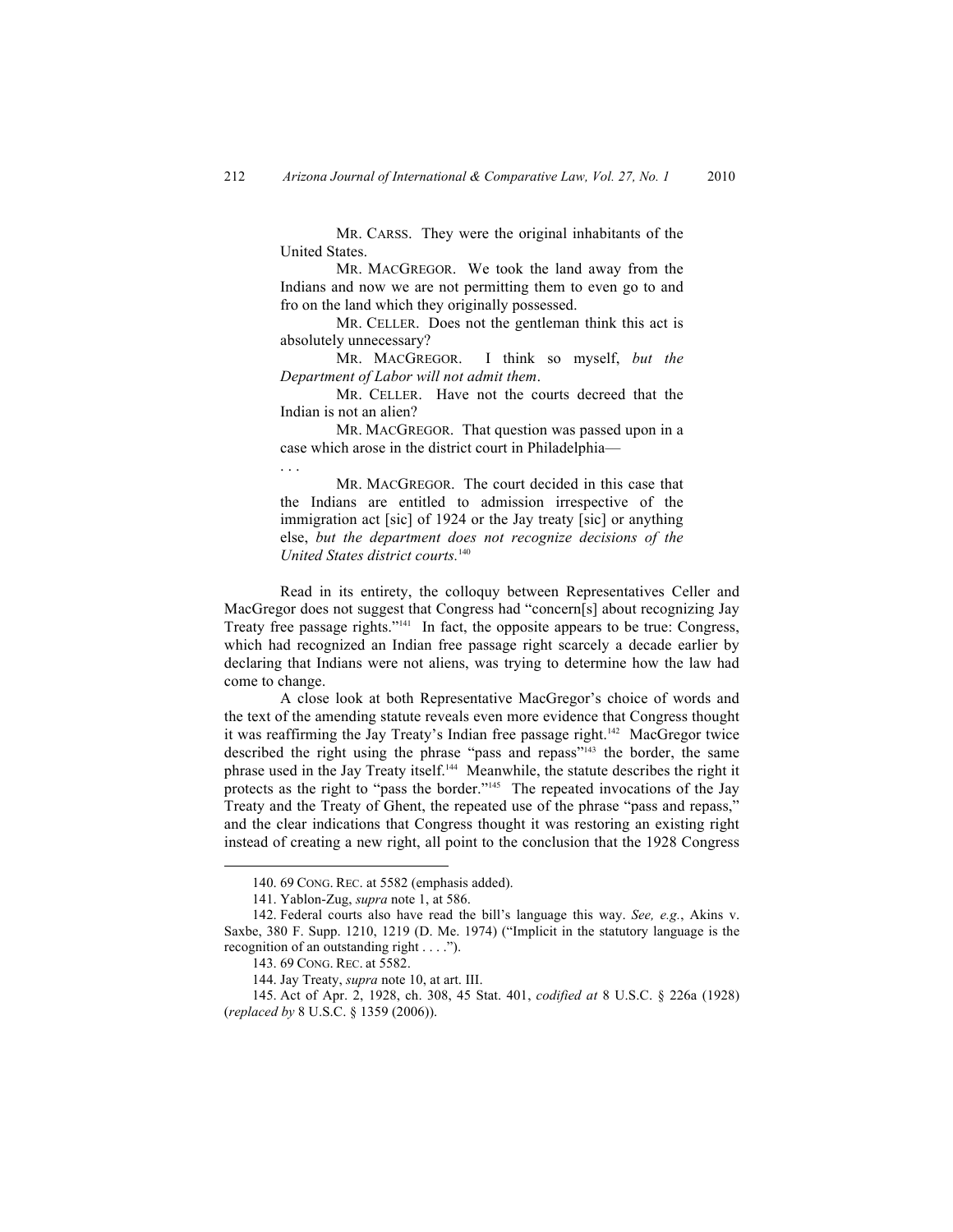thought it was extending the Jay Treaty right through statute, not creating a new statutory right.

#### **B. Administrative Readings of the Indian Free Passage Right**

For more than 100 years—long before Congress reaffirmed the Indian free passage right in statute—United States administrative agencies have treated the Indian free passage right as if it was established law. As early as 1903, immigration officials were instructed not to charge Canadian Indians the standard "head tax" that was levied on other Canadian immigrations.<sup>146</sup> Then, in 1928, just months after Congress reaffirmed the Indian free passage right, the Secretary of Labor opined that the Treaty of Ghent restored the Indian free passage right, while failing to restore the non-Indian free passage right.<sup>147</sup> Notably, the enactment of a statute affirming the Indian free passage right did not stop agencies that were arguably the most familiar with the law, such as the Bureau of Indian Affairs and the INS, from referring to the right as a Jay Treaty right. For example, in 1944, the Superintendent of the Tulalip Indian Agency of the Bureau of Indian Affairs recognized the Jay Treaty as the basis for the Indian free passage right.<sup>148</sup> A year later, INS General Counsel L. Paul Winings specifically referred to the Jay Treaty when calling the Indian free passage right "an anachronism, but to the Indian tribes . . . one of the last remaining jewels of a lost treasure."149 A 1947 article by the INS's District Director in Seattle described Canadian Indians' special status as "aris[ing] out of the provisions of the Jay Treaty,"<sup>150</sup> and Marian Smith's scholarship is replete with instances of immigration officials taking note of Indians' treaty rights.<sup>151</sup>

Similar sentiments are reflected in modern executive agencies' approaches to the Indian free passage right. The State Department has long held

149. Winings Memorandum, *supra* note 2, *quoted in* Smith, *supra* note 2, at 146.

<sup>146.</sup> *See supra* note 113 and accompanying text.

<sup>147.</sup> Letter from James J. Davis, Secretary of Labor, to Albert Johnson, Chairman, House Committee on Immigration and Naturalization (Nov. 26, 1928), *reprinted in* H.R. REP. NO. 70-2401, at 8.

<sup>148.</sup> "[F]ull-blood Indians [are] denied the right to purchase liquor in this country by the same Department of Justice which, as to immigration, rules that they are not Indians under Jay's Treaty." Letter from O.C. Upchurch, Superintendent, Tulalip Agency, to Commissioner of Indian Affairs (March 3, 1944), *quoted in* Smith, *supra* note 2, at 145.

<sup>150.</sup> Raphael P. Bonham, *North American Indians*, 4 INS MONTHLY REV. 105, 108 (1947).

<sup>151.</sup> *See generally* Marian Smith, *The Immigration and Naturalization Service (INS) at the U.S.-Canadian Border, 1893-1993: An Overview of Issues and Topics*, 26 MICH. HIST. REV. 127, 129–32 (2000) (discussing American attempts to enforce immigration restrictions at Canadian border); Smith, *supra* note 2.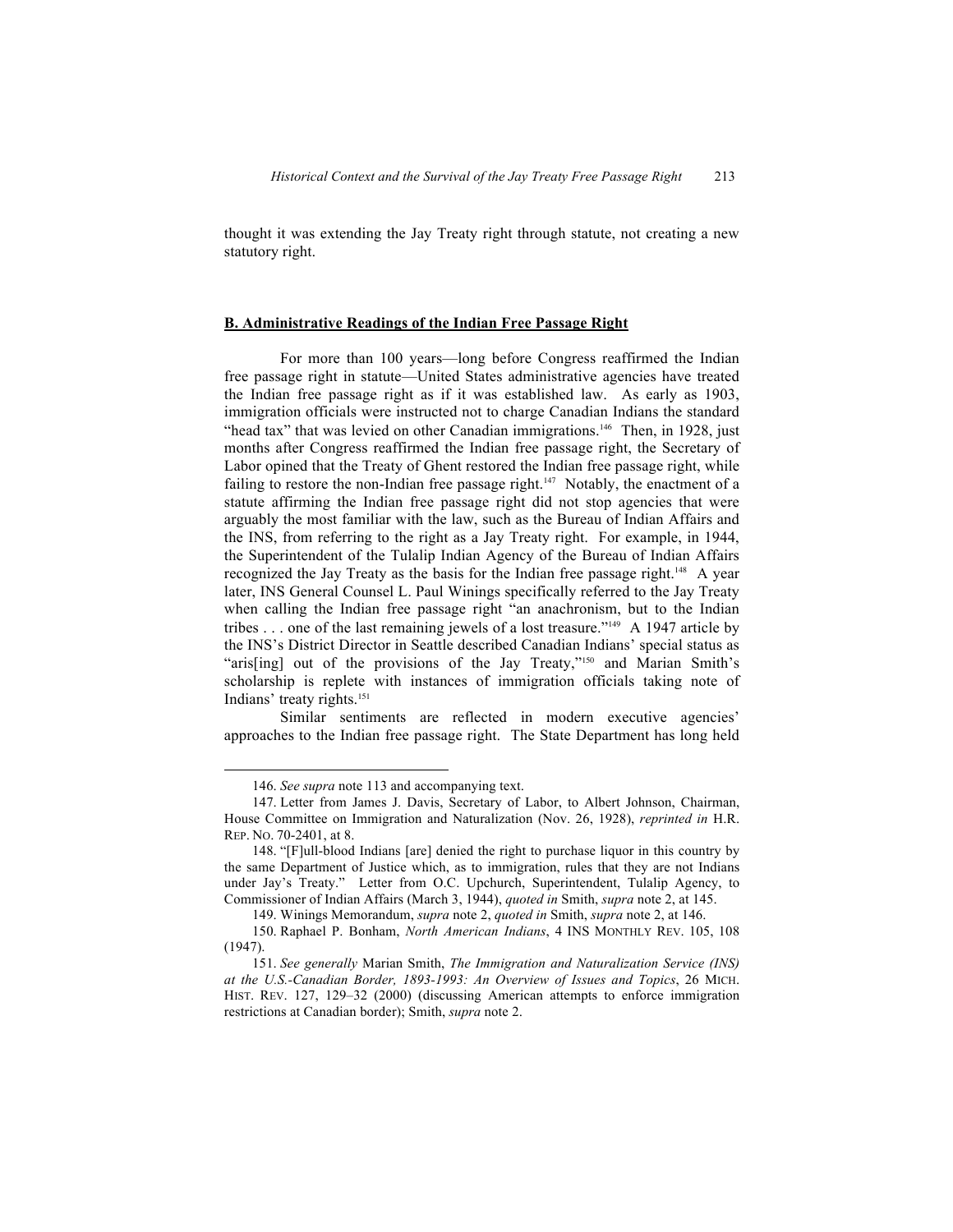that the statutory Indian free passage right is merely an implementation of the Jay Treaty,152 and lists the Jay Treaty, the Explanatory Article, and the Treaty of Ghent in its catalog of treaties in force, noting specifically that the Indian free passage right remains in force.153 The U.S. Embassy in Canada also cites the Jay Treaty, along with the statute,<sup>154</sup> as the basis for the Indian free passage right.<sup>155</sup>

Finally, administrative agencies have routinely invoked the Jay Treaty and the Treaty of Ghent when they consider the Indian free passage right in their quasi-judicial roles. A review of such administrative decisions shows that the Board of Immigration Appeals has consistently traced the Indian free passage right to the Jay Treaty.156 In *In re S.*, the Board cited an Immigration Solicitor's opinion:

> the right of American Indians born in Canada to pass the borders of the United States *means the rights secured to Indians by article III of the Jay Treaty of 1794 between the United States and Great Britain*, which rights either survived the War of 1812 or, if they did not survive the War of 1812 were restored to 'the tribes or nations of Indians' by article IX of the Treaty of Ghent of July 1, 1814.<sup>157</sup>

A few years later, another Board panel found in federal jurisprudence evidence that "the right of Indians under the Jay Treaty of 1794, authorizing passage across the Canadian boundary, was not abrogated by the War of 1812, but rather the Treaty of Ghent recognized and restored the Indian status of the Jay Treaty."<sup>158</sup> Whether interpreting the law or implementing the law, United States

<sup>152.</sup> U.S. Department of State, *Travel Documents Issued by Native American Tribes or Nations or Private Organizations*, 7 FOREIGN AFF. MANUAL 1300 app. O (2008), *available at* http://www.state.gov/documents/organization/94670.pdf.

<sup>153.</sup> U.S. DEPARTMENT OF STATE, TREATIES IN FORCE: A LIST OF TREATIES AND OTHER INTERNATIONAL AGREEMENTS OF THE UNITED STATES IN FORCE ON JANUARY 1, 2009, 36, 279 (2009), *available at* http://www.state.gov/documents/organization/123747.pdf.

<sup>154.</sup> Act of Apr. 2, 1928, ch. 308, 45 Stat. 401, *codified at* 8 U.S.C. § 226a (1928) (*replaced by* 8 U.S.C. § 1359 (2006)).

<sup>155.</sup> First Nations and Native Americans Born in Canada, Consular Services Canada, United States Embassy, http://www.consular.canada.usembassy.gov/first\_nations canada.asp (last visited Dec. 17, 2009).

<sup>156.</sup> *See, e.g.*, *In re* S., 1 I. & N. Dec. 309 (B.I.A. 1942); *In re* B., 3 I. & N. Dec. 191, 192 (B.I.A. 1948); *In re* Yellowquill, 16 I. & N. Dec. 576, 577 (B.I.A. 1978).

<sup>157.</sup> 1 I. & N. Dec. at 310–11 (citations omitted and emphasis added).

<sup>158.</sup> *In re* B., 3 I. & N. Dec. at 192 (BIA 1948) (citing *U.S. ex rel. Goodwin v. Karnuth*, 74 F. Supp. 660 (W.D.N.Y. 1947)); *see also Yellowquill*, 16 I. & N. Dec. at 577 ("The right of American Indians to move freely between what is now the Dominion of Canada and the United States was first recognized by our Government in the Jay Treaty of 1794 and was reiterated in the Treaty of Ghent." (citations omitted)).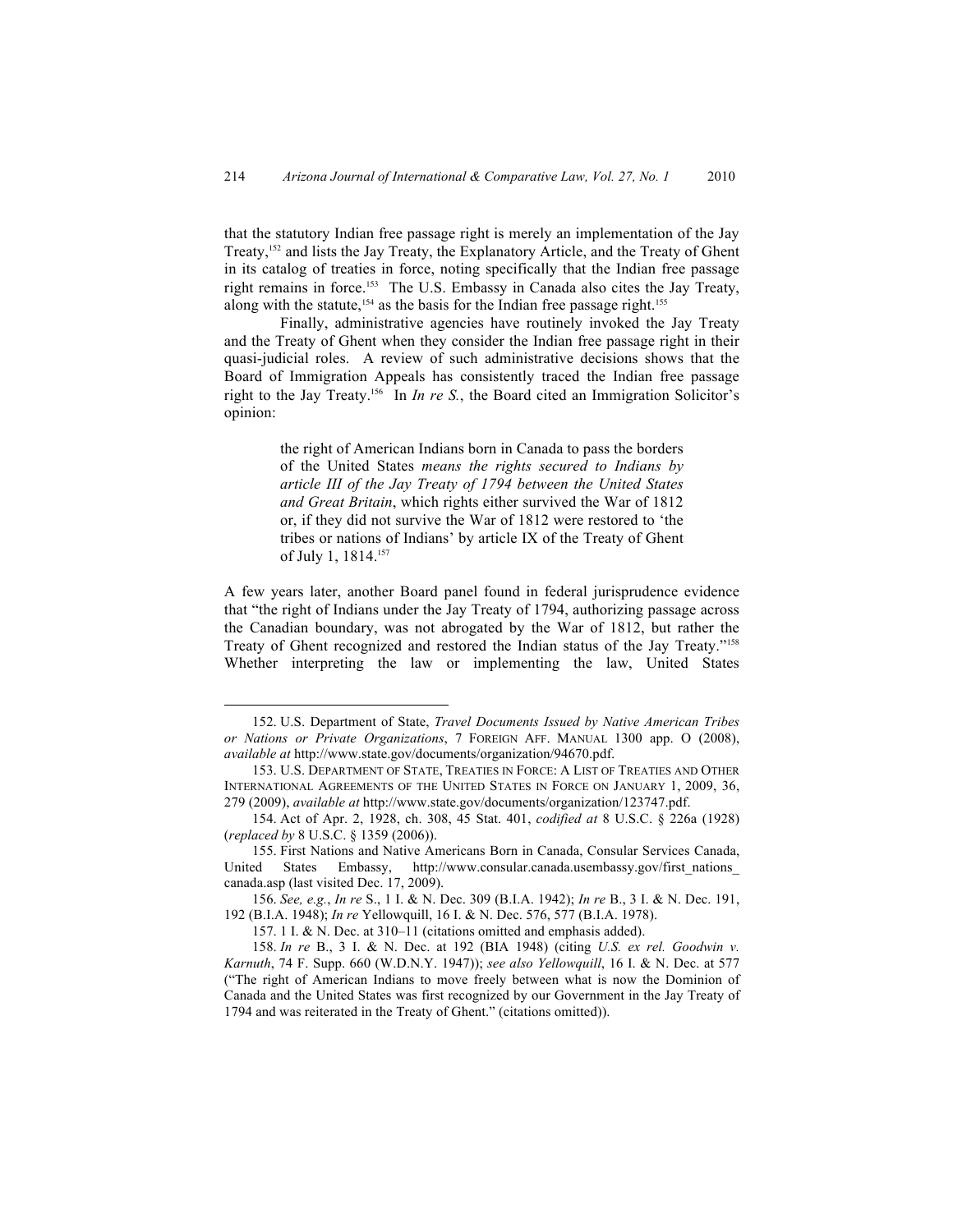administrative agencies have consistently held that the Indian free passage right is grounded in the early American treaties, and it was only reaffirmed by statute.

These legislative and administrative materials, many of them previously unreported in the scholarly literature, paint a picture of a treaty-based Indian free passage right. Lawmakers referenced such a right when discussing whether a statutory protection was even necessary. The executive branch began developing instructions for the administration of such a right decades before the statute was passed, and have continued to do so through the present day. All of these facts work together to show that the Jay Treaty remains the basis of the Indian free passage right.

# **IV. THE FREE PASSAGE RIGHT IN U.S. COURTS: A RIGHT STILL UPHELD**

The jurisprudence concerning Article III of the Jay Treaty is, at first glance, confusing. Every court that has considered the Jay Treaty's Indian free passage right has upheld it.159 Meanwhile, other rights arising from Article III, such as the free passage right for non-Indians and the Indian duty free right, have been roundly rejected.<sup>160</sup> In isolation, these decisions seem inconsistent and potentially confusing. However, when read in light of the treaty, legislative, and administrative histories discussed above, it is clear that the case law simply reflects the following reality: courts accept the Jay Treaty's Indian free passage right because it has been reaffirmed continuously by subsequent treaties<sup>161</sup> and statutes;<sup>162</sup> courts do not accept the other Article III rights because they have not been reaffirmed.

# **A.** *McCandless***, Aboriginal Rights, and the Continuing Relevance of the Treaties**

The few courts that have considered the Indian free passage right have unanimously affirmed it, although their rationales have differed.<sup>163</sup> However, a review of these cases in light of general principles of Indian law and

<sup>159.</sup> *See infra* Part IV.A.

<sup>160.</sup> *See infra* Part IV.B.

<sup>161.</sup> *See supra* Part II.

<sup>162.</sup> *See supra* Part III.

<sup>163.</sup> *See* Akins v. Saxbe, 380 F. Supp. 1120 (D. Me. 1974); United States *ex rel.* Goodwin v. Karnuth, 74 F. Supp. 660 (W.D.N.Y. 1947); *McCandless II*, *supra* note 68; United States *ex rel.* Diabo v. McCandless, 18 F.2d 282 (E.D. Pa. 1927) [hereinafter *McCandless I*].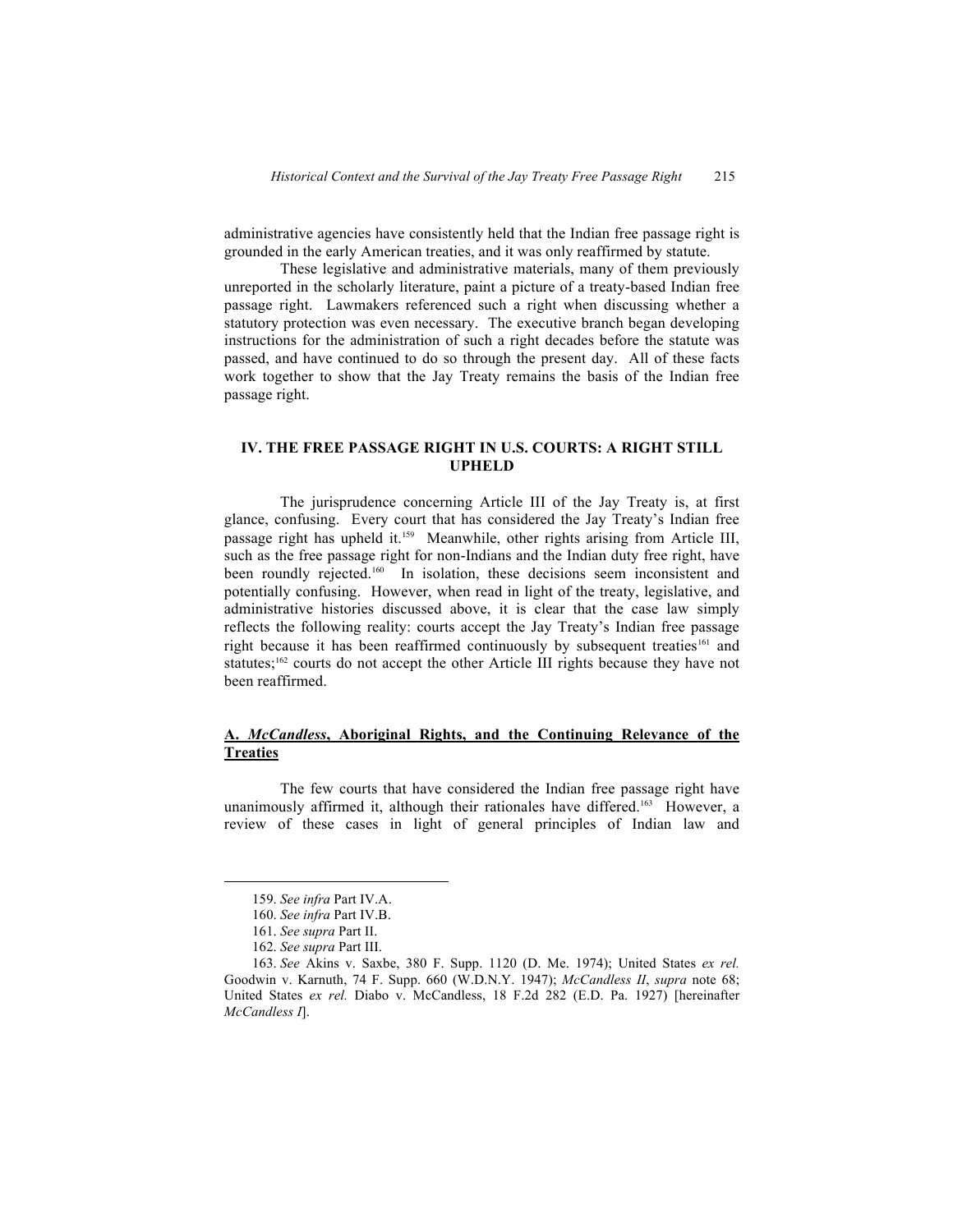contemporary Supreme Court immigration law jurisprudence reveals that these cases are more consistent than they first appear.

*McCandless I* at first glance appears to be based on an aboriginal rights theory, as the District Court concluded that even the Jay Treaty was irrelevant.<sup>164</sup> The court wrote that "Indians residing on either side" of the border "should be unaffected in their right to pass this line at will," and that this right "was wholly unaffected by the [Jay] treaty."165 However, the Court's intentions are not entirely clear, as the decision fails to cite a single authority.166 Professor Yablon-Zug writes that Dickinson "upheld the Indian free passage right based solely on a theory of aboriginal rights,"167 and notes that aboriginal rights have not been favored by American courts.<sup>168</sup>

A closer reading of *McCandless I* shows it to be nearer to the mainstream of federal Indian law than Professor Yablon-Zug suggests. Toward the end of the decision, the Court noted that the critical question was not whether Indians *have* such a right, but *whether the United States has recognized* that the Indians have such a right.<sup>169</sup> The Court answered in the affirmative, pointing to the Jay Treaty.170 Once it is clear that the United States has recognized that right, the Court wrote, the right "will not be taken to have [been] denied . . . unless the clear intention so to do appear[s]. We do not find such denial in any of the cited exclusion acts of Congress."171 Read in this light, *McCandless I* appears to be consistent with contemporary understandings of Indian law, Indian treaty rights,<sup>172</sup> and the Immigration Act of 1924.<sup>173</sup> In fact, the Interior Department has cited *McCandless I* for the proposition that treaty rights can only be abrogated by an express act of Congress.174 Therefore, *McCandless I*, when read in the tradition of federal Indian law and alongside a contemporaneous immigration law holding, may be less about aboriginal rights than about whether the Immigration Act actually amended the terms of the Jay Treaty.

<sup>164.</sup> *McCandless I*, *supra* note 163, at 283.

<sup>165.</sup> *Id.*

<sup>166.</sup> *Id.* at 282–83.

<sup>167.</sup> Yablon-Zug, *supra* note 1, at 577.

<sup>168.</sup> *Id.* at 579–80.

<sup>169.</sup> *McCandless I*, *supra* note 163, at 283.

<sup>170.</sup> *Id.*

<sup>171.</sup> *Id.*

<sup>172.</sup> *See* Elk v. Wilkins, 112 U.S. 94, 100 (1884) (holding that general acts of Congress do not apply to Indians unless Congress has manifested an intent to include them).

<sup>173.</sup> *See* Cheung Sum Shee v. Nagle, 268 U.S. 336, 345–46 (1925) (holding that the Immigration Act of 1924 "must be construed with the view to preserve treaty rights unless clearly annulled").

<sup>174.</sup> Applicability of the Wholesome Meat Act of 1967 on Indian Reservations, 78 Interior Dec. 18, 19 (1971).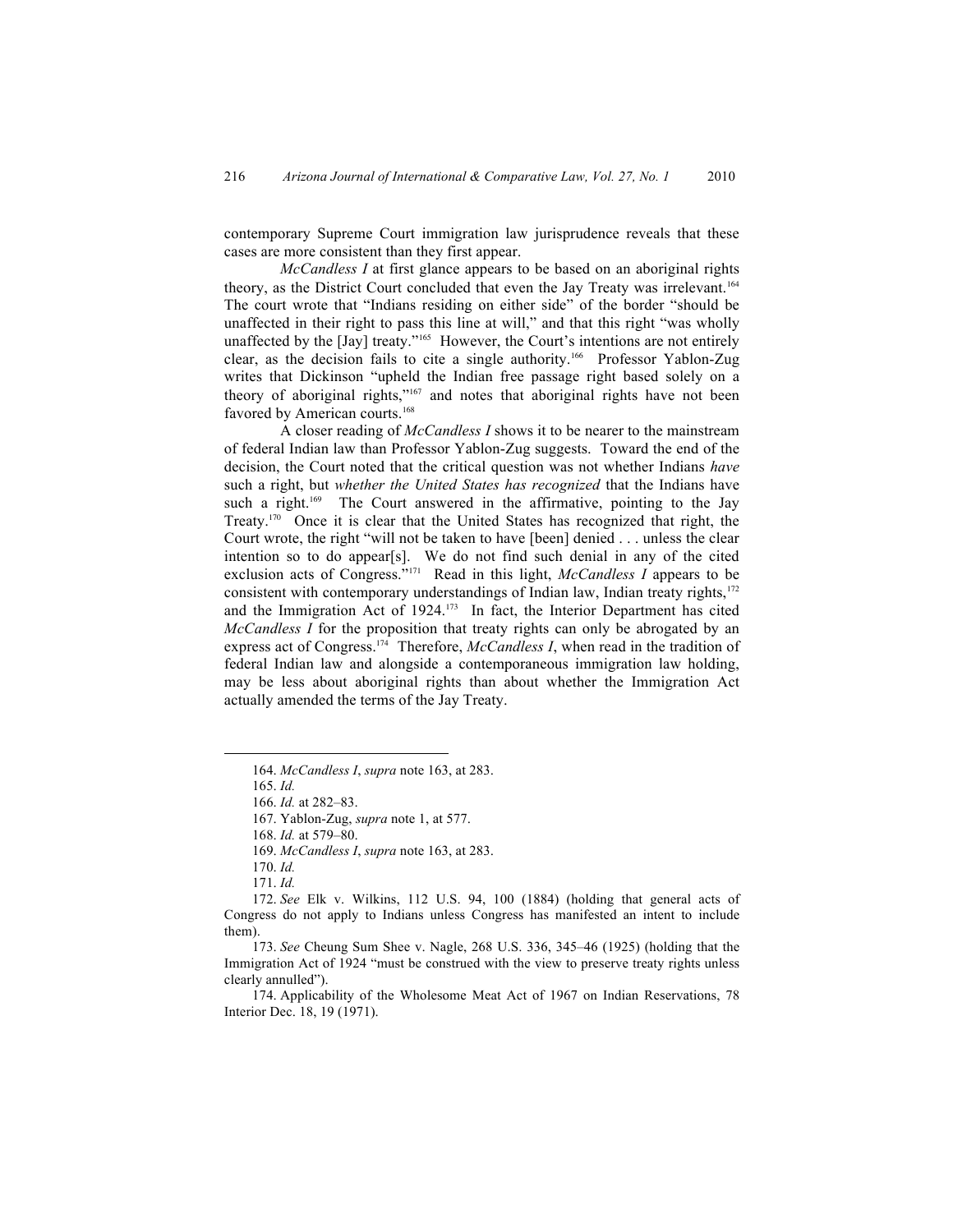On appeal, in *McCandless II*, the Third Circuit took a different tack, holding that "the rights of these Indians under the Jay Treaty were not annihilated by the subsequent War of 1812."175 The Third Circuit looked to *Society for the Propagation of the Gospel in Foreign Parts v. New Haven*, <sup>176</sup> in which the Supreme Court delineated which treaty provisions survived the outbreak of war and which did not.177 In *New Haven*, the Court concluded that the Jay Treaty's protections for property rights did indeed survive the war.178 Likewise, the *McCandless II* court stated that the Treaty of Ghent would have revived the Indian free passage right had the Jay Treaty been abrogated.179 However, because the *McCandless II* court concluded that the Jay Treaty had not been abrogated, this statement amounts to *dictum*. *McCandless II* was never appealed to the U.S. Supreme Court because the statutory affirmation of an Indian free passage right made the matter moot.<sup>180</sup>

The question of the Indian free passage right next reached the court in *United State ex rel. Goodwin v. Karnuth*. <sup>181</sup> There, the question was whether a Canadian woman of Indian descent remained an Indian for purposes of the free passage right when, under Canadian law, she lost her Indian status when she married a white man.<sup>182</sup> In concluding that the woman did qualify as an Indian under the Indian free passage statute,<sup>183</sup> the District Court relied heavily on the Jay Treaty and the Treaty of Ghent.184 The government also appeared to agree that the Treaty of Ghent remained a viable basis for the Indian free passage right by agreeing that the rights originated in treaties, but arguing that those rights extended only to those who had status as Canadian Indians.<sup>185</sup> *Goodwin*, then,

[W]e are not inclined to admit the doctrine urged at the bar that treaties become extinguished, *ipso facto*, by war between the two governments, unless they should be revived by an express or implied renewal on the return of peace. . . . There may be treaties of such a nature, as to their object and import, as that war will put an end to them; but where treaties contemplate a permanent arrangement of territorial, and other national rights, . . . it would be against every principle of interpretation to hold them extinguished by the event of war.

<sup>175.</sup> *McCandless II*, *supra* note 68, at 73.

<sup>176.</sup> 21 U.S. 464 (1823).

<sup>177.</sup> *Id.* at 492–95.

<sup>178.</sup> *Id.* at 493–94:

<sup>179.</sup> *McCandless II*, *supra* note 68, at 73.

<sup>180.</sup> Letter from James J. Davis, *supra* note 147, at 8.

<sup>181.</sup> 74 F. Supp. 660 (W.D.N.Y. 1947).

<sup>182.</sup> For a detailed discussion of the racial aspects of this chapter in immigration history, see generally Spruhan, *Last Stronghold*, *supra* note 19.

<sup>183.</sup> *Goodwin*, 74 F. Supp. at 663.

<sup>184.</sup> *Id.* at 662.

<sup>185.</sup> *Id.*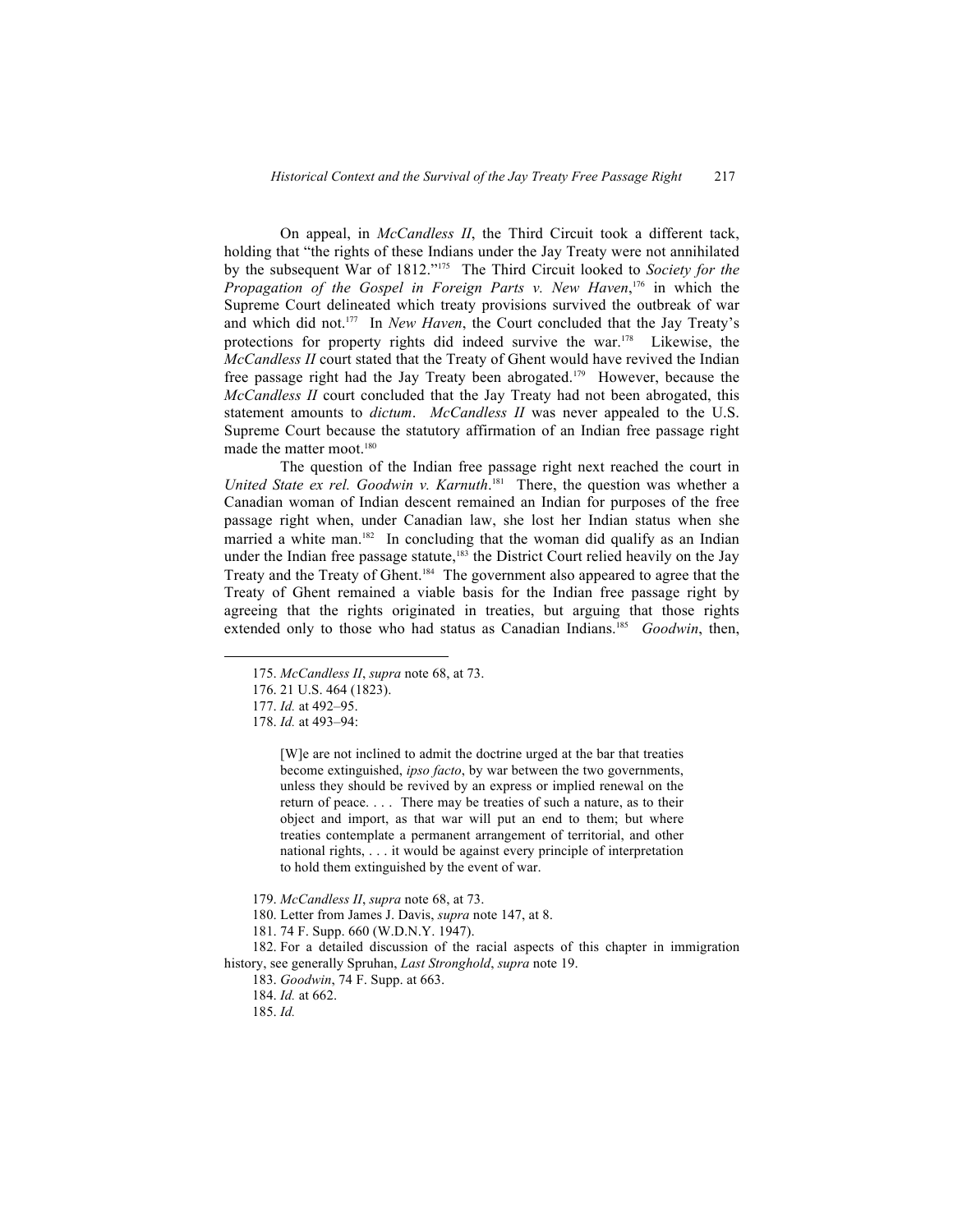does nothing to challenge the conclusion of previous courts that the Indian free passage right has a basis in treaties.

The most recent case, *Akins v. Saxbe*,<sup>186</sup> seems to illustrate convincingly that the statutory Indian free passage right is grounded in the treaties. After reviewing the *McCandless* decisions, the *Saxbe* court pointed to the legislative history as evidence that Congress was merely reinforcing the Jay Treaty's Indian free passage right.187 After noting the Act's use of language drawn from the Jay Treaty, the court concluded that "*irrespective of the present status of the Jay Treaty*, it is reasonable to assume that Congress's purpose in using the Jay Treaty language in the 1928 Act was to recognize and secure the right of free passage as it had been guaranteed by that Treaty . . . . "<sup>188</sup> Thus, while the court did not rule on the validity of the Jay Treaty itself, it clearly tied the existing free passage right to the right's Jay Treaty roots.

Each of these cases confirms that the Jay Treaty and the Treaty of Ghent serve as the basis for the modern Indian free passage right. More important, neither the U.S. Supreme Court's decision regarding the non-Indian free passage right, nor lower courts' decisions concerning the Indian duty free right, undercuts this conclusion.

## **B. The Irrelevance of** *Karnuth* **and the Duty-Free Cases**

Article III of the Jay Treaty created at least three rights that have been litigated in the Twentieth Century: the Indian free passage right, the non-Indian free passage right, and the Indian duty free right.<sup>189</sup> Professor Yablon-Zug cites the United States Supreme Court's decision in *Karnuth v. United States*190 as one of two reasons, along with the passage of Representative MacGregor's bill,<sup>191</sup> that *McCandless II* was rendered moot shortly after the Third Circuit handed the decision down.192 However, just as the legislative and administrative histories show that MacGregor's bill was intended to reaffirm the Jay Treaty right,<sup>193</sup> those same legislative and administrative histories also show that neither *Karnuth* nor the duty-free cases undermine the Indian free passage right.

<sup>186.</sup> 380 F. Supp. 1120 (D. Me. 1974).

<sup>187.</sup> *Id.* at 1220 ("The Congressional debates indicate that he purpose of the 1928 legislation was to correct by statute the Department of Labor's erroneous application of the 1924 Act to American Indians and to reaffirm the right of these Indians to free mobility into and within the United States . . . .").

<sup>188.</sup> *Id.* at 1221 (emphasis in original).

<sup>189.</sup> Jay Treaty, *supra* note 10, at art. III.

<sup>190.</sup> 279 U.S. 231 (1929).

<sup>191.</sup> Act of Apr. 2, 1928, ch. 308, 45 Stat. 401, *codified at* 8 U.S.C. § 226a (1928) (*replaced by* 8 U.S.C. § 1359 (1982)).

<sup>192.</sup> Yablon-Zug, *supra* note 1, at 580–85.

<sup>193.</sup> *See supra* Part III.A.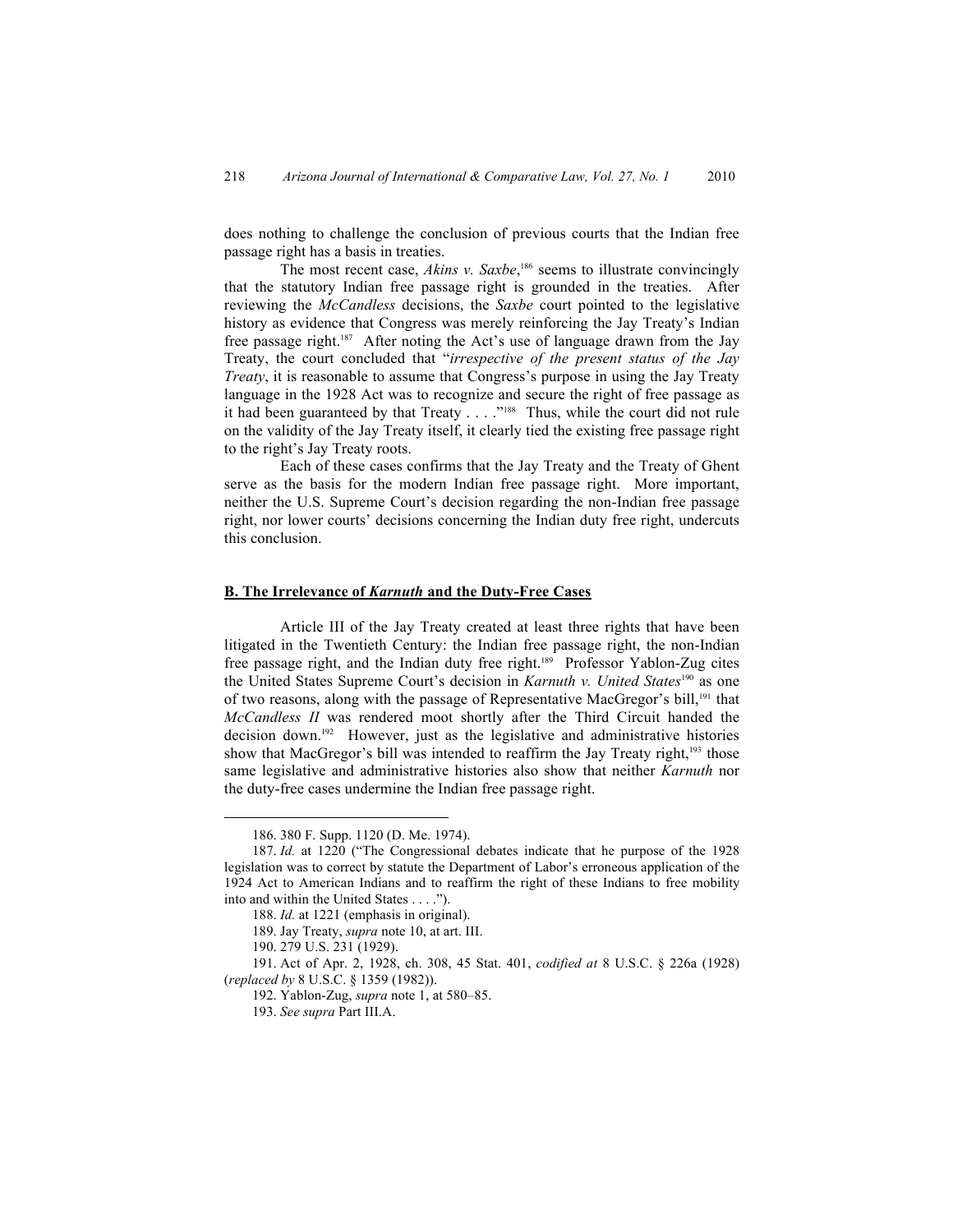# 1. *Karnuth*

In 1929, the U.S. Supreme Court held in *Karnuth v. United States* that non-Indian British subjects crossing from Canada into the United States were bound by U.S. immigration law.194 The ruling reversed a decision out of the Second Circuit, which had held that British subjects retained a free passage right that they had been guaranteed in the Jay Treaty.195 The Supreme Court held that the right of British subjects to pass the border had been abrogated by the War of 1812.196 Professor Yablon-Zug contends that, in *Karnuth*, the Supreme Court effectively reversed not just the Second Circuit but also *McCandless II*. 197

Professor Yablon-Zug's conclusion ignores the historical differences manifested in treaties, statutes, and administrative decisions—between the Indian and non-Indian free passage rights. First, Professor Yablon-Zug states that "the Court found that the free passage right had not been revived by the Treaty of Ghent."198 Yet the *Karnuth* court made no comment whatsoever about the Treaty of Ghent.199 The reason is simple: the Treaty of Ghent expressly restored to Indians the rights they enjoyed before the outbreak of war, $200$  but did not reflect an agreement to restore pre-war rights to non-Indian U.S. citizens or British subjects.<sup>201</sup> Therefore, by its silence, the Treaty of Ghent did not restore the free passage right of non-Indians, while its plain language restored that right for Indians. Secretary of Labor James J. Davis noted this distinction in a letter to the Chairman of the House Committee on Immigration and Naturalization shortly before the Supreme Court heard *Karnuth*:

> The only case cited which might be in [*sic*] point is *McCandless v. United States ex rel. Diabo*, . . . which held that North American Indians had a right under the treaty to cross the Canadian border into the United States. A review of that case by the Supreme Court was not sought as the question became moot with respect to Indians by reason of the passage of special legislation on April 2, 1928, which recognized that right. While

<sup>194.</sup> 279 U.S. 231.

<sup>195.</sup> United States *ex rel.* Cook v. Karnuth, 24 F.2d 649 (2d Cir. 1928) (citing the Jay Treaty, *supra* note 10, at art. III).

<sup>196.</sup> *Karnuth*, 279 U.S. at 242.

<sup>197.</sup> Yablon-Zug, *supra* note 1, at 588.

<sup>198.</sup> *Id.*

<sup>199.</sup> *Karnuth*, 279 U.S. 231.

<sup>200.</sup> Treaty of Ghent, *supra* note 15, at art. IX. For further evidence that Congress intended to restore these rights to Indians, *see supra* Parts II.B.1–2.

<sup>201.</sup> *See* Treaty of Ghent, *supra* note 15 (containing no reference to the restoration of crossing rights to British subjects).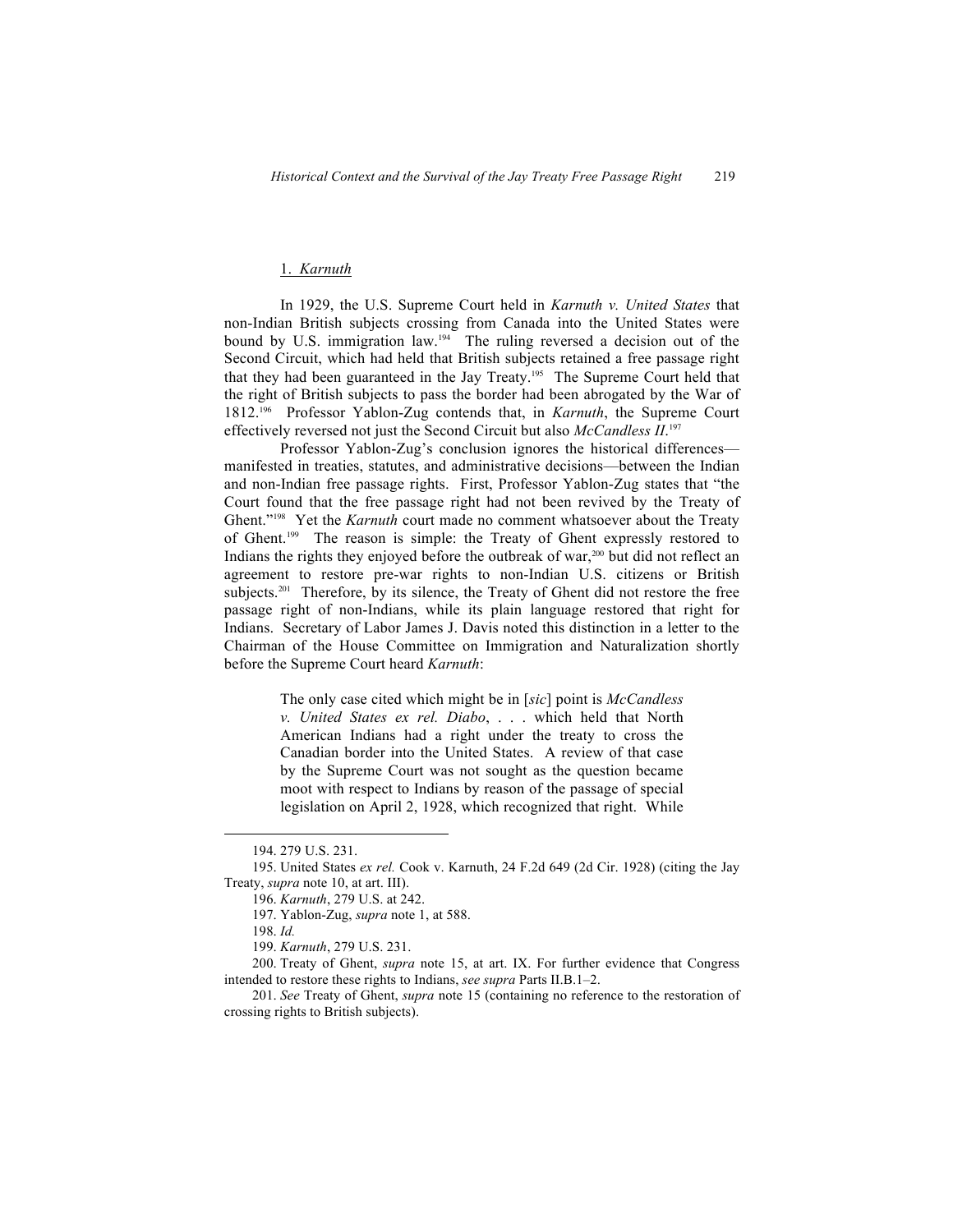the . . . Second Circuit in the case referred only to the Jay Treaty of 1794, it is a fact that subsequent to that treaty and the War of 1812, the Treaty of Ghent of 1814, in Article IX, . . . "restored" to the Indians the right which they had prior to the war, *but this treaty did not "restore" any rights to other British subjects in Canada*. 202

Clearly, then, the Supreme Court's finding that the *non-Indian* free passage right died in no way compels any finding regarding the *Indian* free passage right.

The legislative and administrative records also provide evidence that these Indian and non-Indian free passage rights should be considered separately. As noted, Congress began enacting general restrictions on immigration in the late nineteenth century, and eventually imposed a head tax on Canadian immigrants,<sup>203</sup> while simultaneously exempting Canadian Indians.<sup>204</sup> Furthermore, Congress explicitly stated that Indians were not "aliens" for purposes of immigration law.<sup>205</sup> These distinctions show that, going back as far as the Treaty of Ghent and continuing through the development of twentieth century immigration law, Congress never intended to treat Canadian Indians and non-Indians equally. A court decision declaring that non-Indians coming from Canada were subject to the Immigration Act of 1924 does nothing, then, to inform whether Canadian Indians are subject to the law.

#### 2. The Duty-Free Cases

As the courts have consistently upheld the Indian free passage right, they have consistently rejected the Indian duty free right found in the same article of the Jay Treaty. In *United States v. Garrow*,<sup>206</sup> a Mohawk Indian from Canada sought to avoid paying duties on twenty-four ash baskets that she brought into the United States.207 The Court of Customs and Patent Appeals cited *Karnuth* for the proposition that the War of 1812 abrogated Article III of the Jay Treaty,<sup>208</sup> and it rejected the argument that the court should read the Jay Treaty differently as it relates to Indians and non-Indians.209 Some forty years later, another panel of the Court of Customs and Patent Appeals embraced the same rationale.<sup>210</sup>

<sup>202.</sup> Letter from James J. Davis, *supra* note 147, at 8 (emphasis added); *see also* Bonham, *supra* note 150, at 106.

<sup>203.</sup> *See supra* note 113 and accompanying text.

<sup>204.</sup> *Id.*

<sup>205.</sup> *Supra* notes 114–15 and accompanying text.

<sup>206.</sup> 88 F.2d 318 (C.C.P.A. 1937), *cert. denied* 302 U.S. 695 (1937).

<sup>207.</sup> *Id.* at 318.

<sup>208.</sup> *Id.* at 321–23.

<sup>209.</sup> *Id.* at 323.

<sup>210.</sup> Akins v. United States, 551 F.2d 1222 (C.C.P.A. 1977).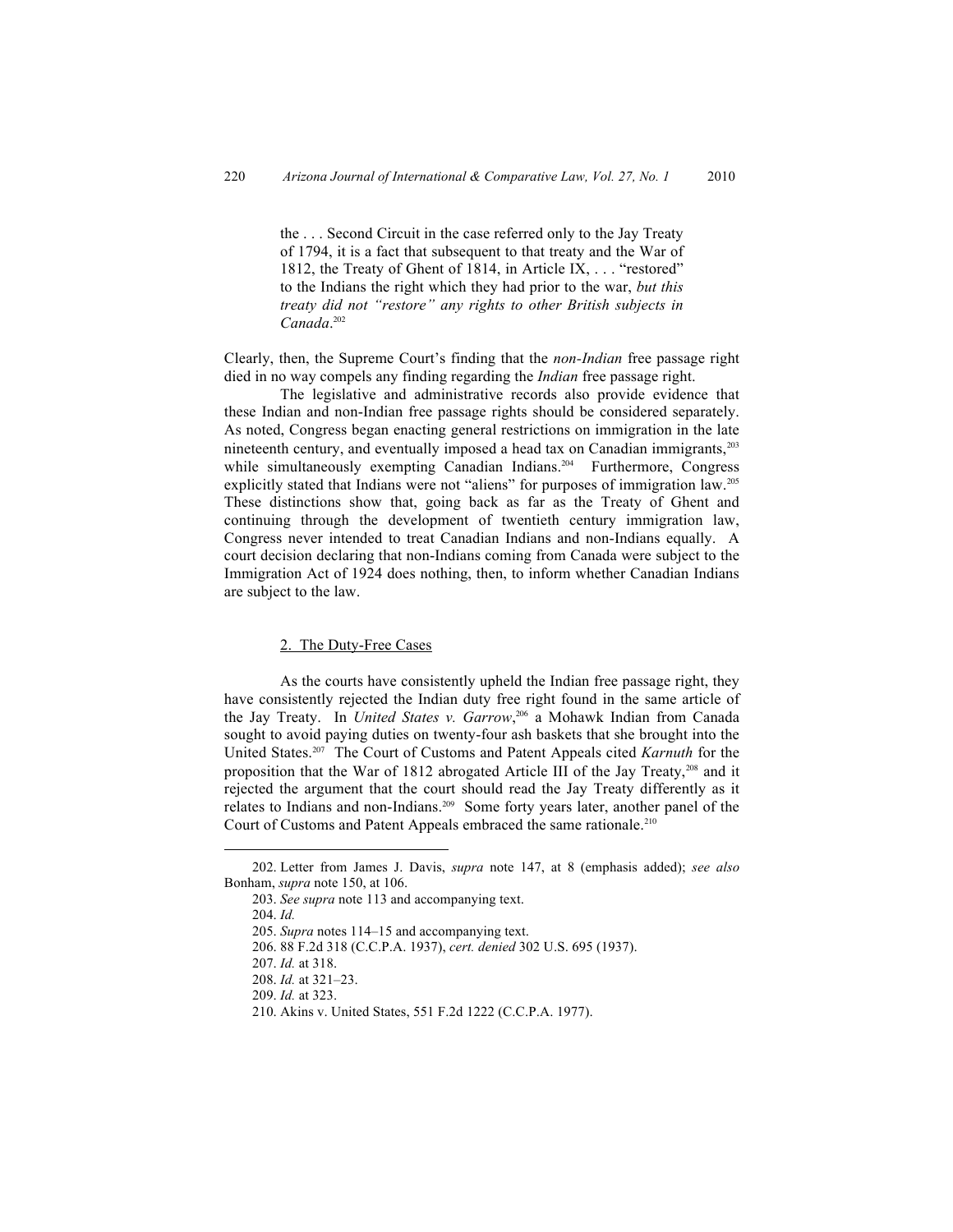The *Garrow* court also provided another, more compelling, rationale for rejecting the Indian duty-free right that is informed by historical context and consistent with the continuing Indian free passage right. The court noted that as early as 1799, shortly after the ratification of the Jay Treaty, Congress wrote an Indian exemption into tariff statutes that provided for the collection of duties on imports.<sup>211</sup> The exemption was repeated in the statutes through much of the nineteenth century.<sup>212</sup> However, an 1897 tariff revision deleted the exemption from the statute.<sup>213</sup> Since it is an accepted principle of law that a treaty may be modified or abrogated by a subsequent statute, $214$  the tariff laws can be read to have affirmed, then later to have discarded, the Indian duty free right. Therefore, the Indian duty free right no longer has force. There has been a similar statutory affirmation of the Indian free passage right,<sup>215</sup> but no similar statutory rejection. Therefore, the Jay Treaty's Indian free passage right survives.

The case law affirming the Indian free passage right has never been overturned. Meanwhile, the case law striking down the non-Indian free passage right and the Indian duty free right can be easily distinguished because of their historical context. Therefore, the courts' rejections of those rights should not pose a threat to the Indian free passage right.

### **V. THE RELATIVE BENEFITS OF STATUTORY VS. TREATY RIGHTS**

Perhaps the most controversial aspect of Professor Yablon-Zug's article is her assertion that Indians are better off with a statutory free passage right than with such a right guaranteed by treaty.<sup>216</sup> She writes that many Indians misunderstand the nature of the existing free passage right, with some thinking they also still have a duty free right.<sup>217</sup> She also contends that a statutory right is more nimble, allowing greater flexibility for the law to benefit Indians.<sup>218</sup> Neither argument is convincing.

First, Professor Yablon-Zug overstates the harm of Indians misunderstanding the law. Professor Yablon-Zug cites repeated incidents of Indians being cited for trying to avoid duties on the Mohawk-Akwesasne

 211. *Garrow*, 88 F.2d at 321.

<sup>212.</sup> *Id.* at 320–21.

<sup>213.</sup> *Id.* at 321.

<sup>214.</sup> Breard v. Greene, 523 U.S. 371, 376 (1998) ("[A]n Act of Congress . . . is on full parity with a treaty, and that when a statute which is subsequent in time is inconsistent with a treaty, the statute to the extent of conflict renders the treaty null." (ellipses in original)).

<sup>215.</sup> Act of Apr. 2, 1928, ch. 308, 45 Stat. 401, *codified at* 8 U.S.C. § 226a (1928) (*replaced by* 8 U.S.C. § 1359 (1982)).

<sup>216.</sup> Yablon-Zug, *supra* note 1, at 596–608.

<sup>217.</sup> *Id.* at 596–97.

<sup>218.</sup> *Id.* at 604–08.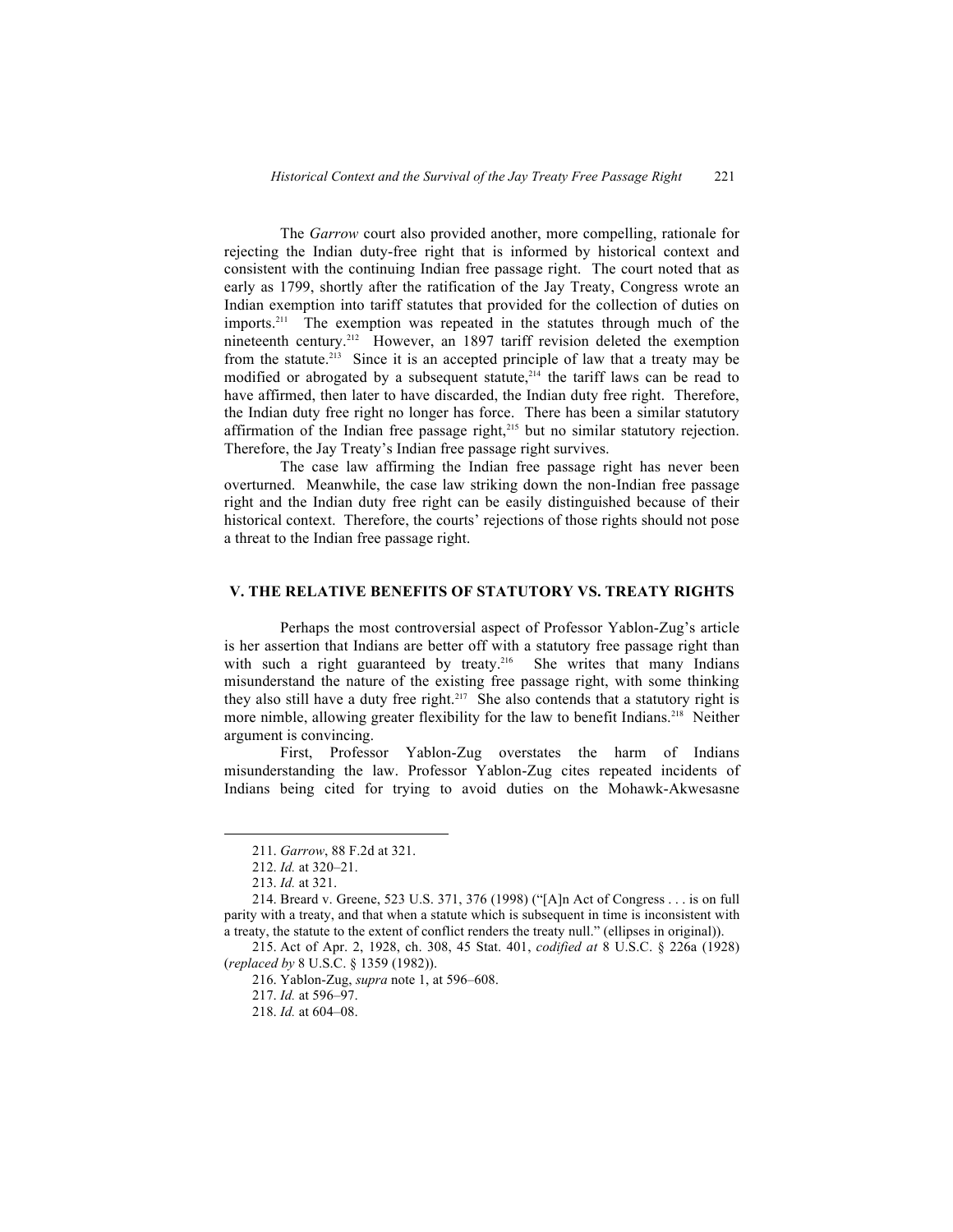reservations along the U.S.-Canadian border.219 But she does not acknowledge that these incidents have occurred for decades and that the activists know full well that the American and Canadian governments consider the Jay Treaty's duty free right to have been nullified.<sup>220</sup> Furthermore, Professor Yablon-Zug writes that American Indians' trust in government is undermined by a belief that treaties are not honored;221 she even goes so far as to suggest that the kind of violence that occurred during the heyday of the American Indian Movement<sup>222</sup> might repeat itself.223 This is a dramatic overstatement because the Jay Treaty is but one of many broken treaties,<sup>224</sup> and the worst days of the American Indian movement were influenced by an historical context that makes a recurrence unlikely today.<sup>225</sup> Finally, Professor Yablon-Zug suggests that the kidnapping of an Onondaga Indian child by the child's father was based on the father's belief in the continued validity of the Jay Treaty free passage right.<sup>226</sup> In *Diabo v. Delisle*, the father, his family, and his tribe argued that an international child custody treaty should not apply because, for them, there was no international border.<sup>227</sup> It is hard to take their argument seriously. Professor Yablon-Zug's argument works only if the father thought the Jay Treaty not only gave him the right to cross the border, but also gave him the right to kidnap his child. Even assuming that the father believed he had a treaty right to cross the border, it strains credulity to think he did not know that the *kidnapping* would be illegal, regardless of where he took the child.

Furthermore, although Professor Yablon-Zug cites many instances in which the statute has been read liberally in order to confer a benefit on Indians, $^{228}$ she wrongly assumes that a treaty provision cannot be read equally liberally. In truth, "[l]iberality is one of the foremost of the rules of treaty interpretation."229 In fact, even Professor Yablon-Zug demonstrates how broadly the treaty language can be read for the benefit of Indians in the last section of her article. After first noting that Canadian Indians are not covered by the Indian Child Welfare Act

<sup>219.</sup> Yablon-Zug, *supra* note 1, at 596–97.

<sup>220.</sup> *See generally* William Finnegan, *Barren's End*, 85 VA. Q. REV. 97 (2009).

<sup>221.</sup> Yablon-Zug, *supra* note 1, at 596–97.

<sup>222.</sup> *Id.* at 597.

<sup>223.</sup> *Id.* at 597 n.159 ("The culmination of this treaty-based movement . . . was the siege at Wounded Knee which resulted in two dead, 15 wounded and more than 500 arrested. During this period of resistance, 69 persons affiliated with the American Indian movement were killed and more than 300 were physically assaulted.").

<sup>224.</sup> *See generally* VINE DELORIA, JR., BEHIND THE TRAIL OF BROKEN TREATIES: AN INDIAN DECLARATION OF INDEPENDENCE (1974).

<sup>225.</sup> *See generally* PAUL CHAAT SMITH AND ROBERT ALLEN WARRIOR, LIKE A HURRICANE: THE INDIAN MOVEMENT FROM ALCATRAZ TO WOUNDED KNEE (1996).

<sup>226.</sup> Yablon-Zug, *supra* note 1, at 567–68 (citing Diabo v. Delisle, 500 F. Supp. 2d 159 (N.D.N.Y. 2007)).

<sup>227.</sup> 500 F. Supp. 2d 159 (N.D.N.Y. 2007).

<sup>228.</sup> Yablon-Zug, *supra* note 1, at 604–08.

<sup>229.</sup> 74 AM. JUR. 2D *Treaties* § 22 (2008).